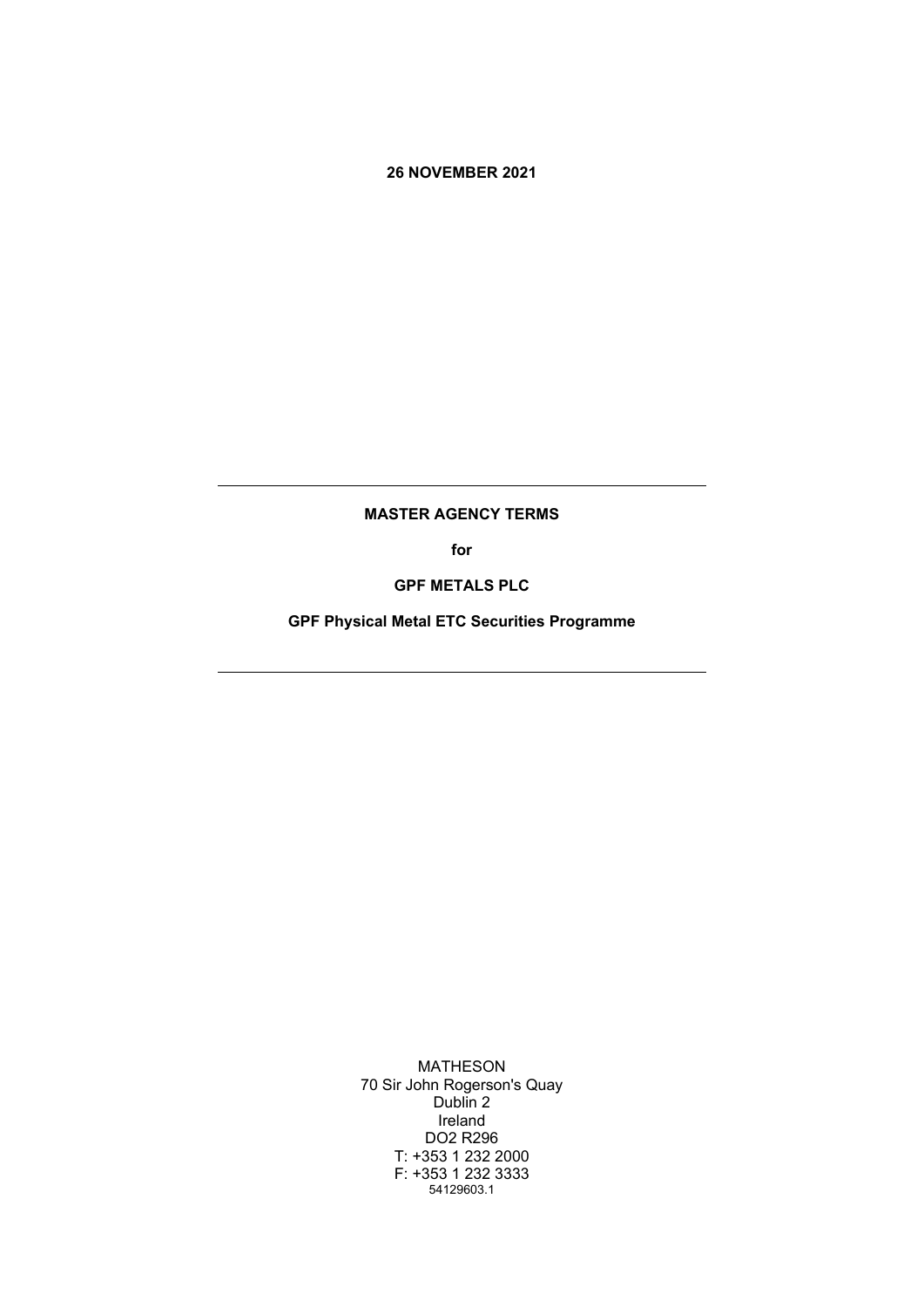## **CONTENTS**

## Page No

| 1  |                                                                                                                                                                                                                                |  |
|----|--------------------------------------------------------------------------------------------------------------------------------------------------------------------------------------------------------------------------------|--|
| 2  |                                                                                                                                                                                                                                |  |
| 3  |                                                                                                                                                                                                                                |  |
| 4  |                                                                                                                                                                                                                                |  |
| 5  |                                                                                                                                                                                                                                |  |
| 6  |                                                                                                                                                                                                                                |  |
| 7  |                                                                                                                                                                                                                                |  |
| 8  |                                                                                                                                                                                                                                |  |
| 9  |                                                                                                                                                                                                                                |  |
| 10 |                                                                                                                                                                                                                                |  |
| 11 |                                                                                                                                                                                                                                |  |
| 12 |                                                                                                                                                                                                                                |  |
| 13 | 16 meters in the contract of the contract of the contract of the contract of the contract of the contract of the contract of the contract of the contract of the contract of the contract of the contract of the contract of t |  |
| 14 |                                                                                                                                                                                                                                |  |
| 15 |                                                                                                                                                                                                                                |  |
| 16 |                                                                                                                                                                                                                                |  |
| 17 |                                                                                                                                                                                                                                |  |
| 18 |                                                                                                                                                                                                                                |  |
| 19 |                                                                                                                                                                                                                                |  |
|    | Regulations concerning the Transfer and Registration of ETC Securities25                                                                                                                                                       |  |
|    |                                                                                                                                                                                                                                |  |
|    |                                                                                                                                                                                                                                |  |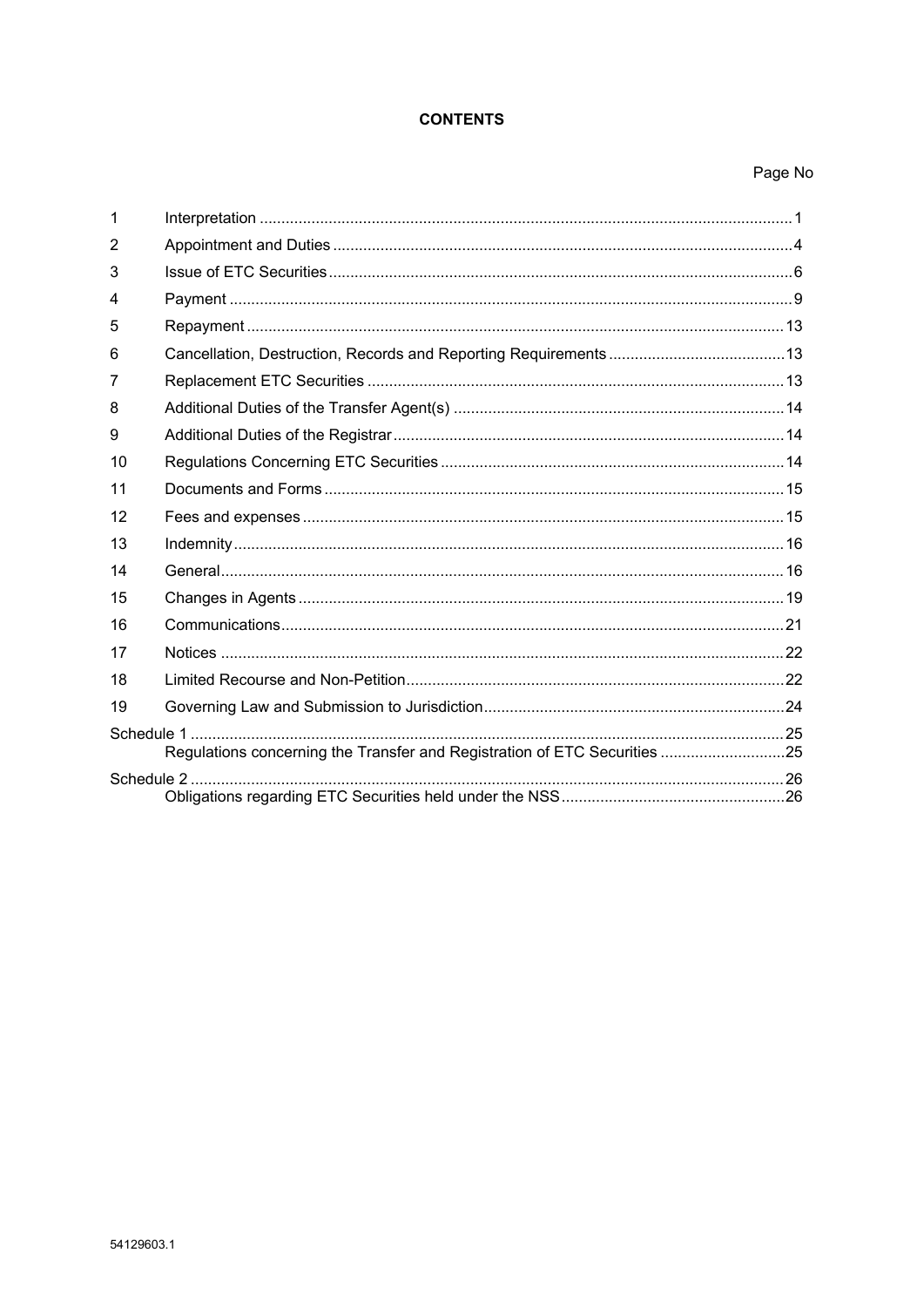## **Introduction**

- (A) These Master Agency Terms have been prepared by GPF Metals plc (the "**Issuer**"), to be used for Series issued by the Issuer under its GPF Physical Metal ETC Securities Programme (the "**Programme**").
- (B) Each Series will be constituted by a separate Trust Deed (as defined below) pursuant to an Issue Deed (as defined below) and secured by separate Security Documents.
- (C) Upon the execution of the relevant Issue Deed relating to a Series by or on behalf of the persons party thereto in the capacities of (i) Issuer and (ii) Agent and (iii) Administrator and (iv) Trustee and (v) Security Trustee, such persons shall be deemed to have entered into an agency agreement in respect of such Series. The "**relevant Agency Agreement**" shall mean the agency agreement entered into by such parties by the execution of the relevant Issue Deed in the form of these Master Agency Terms (as amended and/or supplemented by the Issue Deed) and as such Agency Agreement may be amended, supplemented, novated or replaced from time to time".

### <span id="page-2-0"></span>1 **Interpretation**

### 1.1 **Definitions**

Capitalised terms used in these Master Agency Terms but not otherwise defined shall have the meanings given to them in either the relevant Trust Deed or the relevant Conditions and the following terms shall have the following meanings:

"**Agent**" means, for the purposes of the relevant Agency Agreement only, the Principal Paying Agent, the Registrar and the Transfer Agent(s) appointed in respect of the relevant Series as specified in the relevant Issue Deed.

"**Authorised Person**" has the meaning given to it in Clause [14.10](#page-19-0) (*List of [Authorised](#page-19-0) Persons*).

"**Authority**" means any competent regulatory, prosecuting, tax or governmental authority in any jurisdiction.

"**Code**" means the U.S. Internal Revenue Code of 1986.

"**Common Service Provider**" means, in relation to a Series where the relevant Global Registered Security is held under the NSS, the common service provider for Euroclear and Clearstream, Luxembourg appointed in respect of such ETC Securities.

"**Conditions**" means the terms and conditions of the relevant Series comprising the master terms and conditions specified in the Issue Deed relating to the relevant Series as supplemented and/or varied or completed, as applicable, by the relevant Final Terms and the provisions of any Global Registered Security.

"**ETC Securities Regulations**" means the regulation referred to in Clause [10](#page-16-1) (*[Regulations](#page-16-1) [Concerning](#page-16-1) ETC Securities*).

"**FATCA**" means (i) sections 1471 to 1474 of the Code; (ii) any similar or successor legislation to sections 1471 to 1474 of the Code; (iii) any agreement described in section 1471(b) of the Code; (iv) any regulations or guidance pursuant to any of the foregoing; (v) any official interpretations of any of the foregoing; (vi) any intergovernmental agreement to facilitate the implementation of any of the foregoing (an "**IGA**"); or (vii) any law implementing an IGA.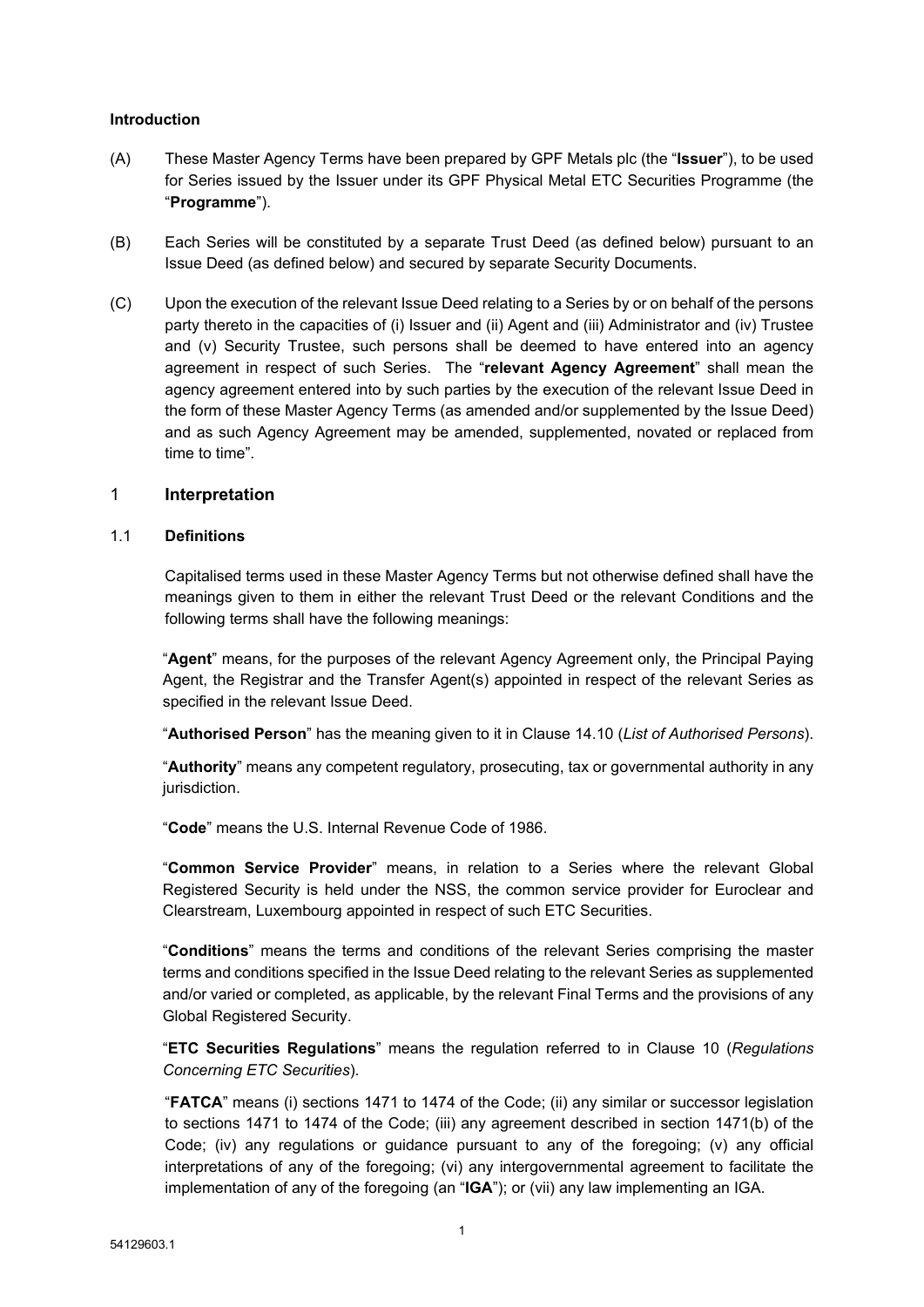"**FATCA Withholding**" means any withholding or deduction required pursuant to an agreement described in section 1471(b) of the Code, or otherwise imposed pursuant to sections 1471 through 1474 of the Code, any regulations or agreements thereunder, any official interpretations thereof, or any law implementing an intergovernmental approach thereto.

"**Information Reporting Regime**" means (i) the common standard on reporting and due diligence for financial account information developed by the Organisation for Economic Cooperation and Development, bilateral and multilateral competent authority agreements, and treaties facilitating the implementation thereof, and any law implementing any such common standard, competent authority agreement, intergovernmental agreement, or treaty, (ii) Council Directive 2011/16/EU on administrative cooperation in the field of taxation and any law implementing such Council Directive and (iii) FATCA.

"**Instructions**" means any and all instructions (including directions, notices and consents) from an Authorised Person of the Issuer (prior to the enforcement of the Security in respect of the Series) or the Security Trustee (following the enforcement of the Security in respect of the Series) effected through any electronic medium or system or manually as provided in the relevant Agency Agreement.

"**Irish Law Security Trust Deed**" means, in respect of a Series, the Irish law security trust deed entered into as a deed in the form of the Master Irish Law Security Trust Terms dated on or about the Series Issue Date created by entry into of the Issue Deed for the first Tranche of such Series by the Issuer, the Security Trustee, the Administrator and any other parties specified in such Issue Deed as being a party to such Irish Law Security Trust Deed, as amended and/or supplemented by the Issue Deed and as such Irish Law Security Trust Deed is amended, supplemented, novated or replaced from time to time.

"**Issue Deed**" means, in respect of a Series, the issue deed made between, amongst others, the Issuer, the Trustee, the Security Trustee and any other parties specified therein and which constitutes such Series (as amended, supplemented, novated or replaced from time to time) and which will be entered into at the time of the first Tranche of ETC Securities for that Series and which will apply, without further action and without the need for re-execution or execution of a new Issue Deed, to any further Tranches of that Series.

"**Master Agency Terms**" means, in respect of a Series, the master agency terms relating to the Programme specified in the Issue Deed relating to such Series, as amended, supplemented, novated or replaced from time to time in respect of that Series, whether in the Issue Deed or otherwise in accordance with the Conditions;

"**Master Irish Law Security Trust Terms**" means, in respect of a Series, the master Irish law security trust terms relating to the Programme specified in the relevant Issue Deed in relation to such Series, as amended, supplemented, novated or replaced from time to time in respect of that Series, whether in the Issue Deed or otherwise in accordance with the Conditions.

"**Master Trust Terms**" means, in respect of a Series, the master trust terms relating to the Programme specified in the Issue Deed in relation to such Series, as amended, supplemented, novated or replaced from time to time in respect of that Series, whether in the Issue Deed or otherwise in accordance with the Conditions.

"**Register**" means the register referred to in Clause [9](#page-16-0) (*[Additional](#page-16-0) Duties of the Registrar*).

"**relevant Series**" means the Series constituted by the relevant Trust Deed as identified in the relevant Issue Deed incorporating these Master Agency Terms and shall include each Tranche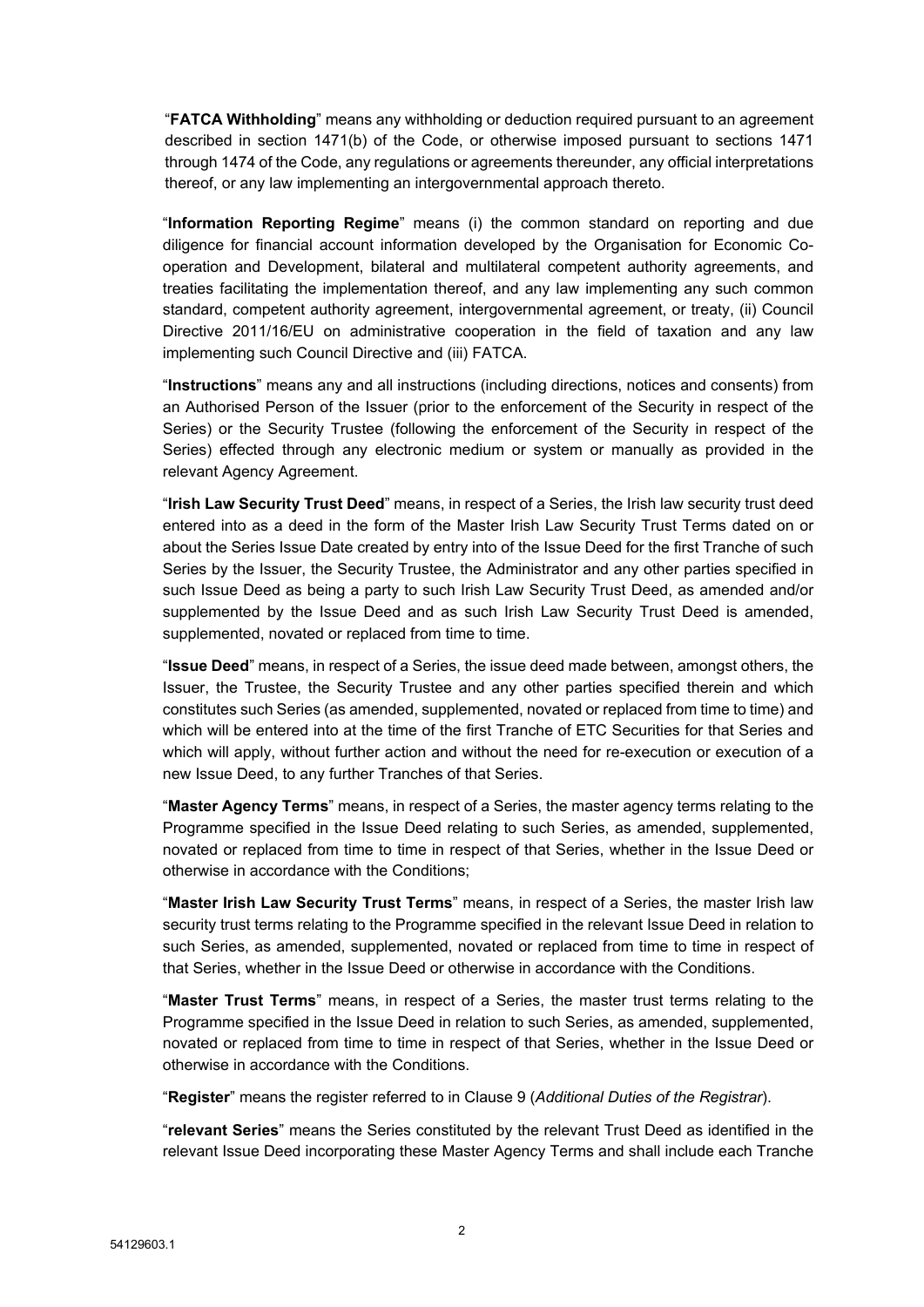of ETC Securities which are to be consolidated to form a single series with the ETC Securities of such Series with effect from the Issue Date of such Tranche.

"**Taxes**" means all taxes, levies, imposts, charges, assessments, deductions, withholdings and related liabilities, including additions to tax, penalties and interest imposed on or in respect of: the transactions effected under the relevant Agency Agreement (including stamp duties or financial transaction taxes) or the Issuer (including its customers).

"**Trust Deed**" means, in respect of a Series, the trust deed entered into as a deed in the form of the Master Trust Terms dated on or about the Series Issue Date created by entry into of the Issue Deed for the first Tranche of such Series by the Issuer, the Trustee, the Administrator and any other parties specified in such Issue Deed as being a party to such Trust Deed, as amended and/or supplemented by such Issue Deed and as such Trust Deed is amended, supplemented, novated or replaced from time to time

"**United States**" or "**U.S.**" means the United States of America.

## 1.2 **Construction of certain references**

References to:

- 1.2.1 costs, charges, remuneration or expenses include any value added, turnover or similar tax charged in respect thereof;
- 1.2.2 an action, remedy or method of judicial proceedings for the enforcement of creditors' rights include references to the action, remedy or method of judicial proceedings in jurisdictions other than Ireland as shall most nearly approximate thereto;
- 1.2.3 any provision of any statute shall be deemed also to refer to any statutory modification or re-enactment thereof, or any statutory instrument, order or regulation made thereunder or under such modification or re-enactment;
- 1.2.4 Clauses and Schedules shall be construed as references to, respectively, the Clauses and Schedules to these Master Agency Terms;
- 1.2.5 the Issuer, any Transaction Party and any other person include its successors in title, permitted assigns and permitted transferees; and
- 1.2.6 "**ETC Securities**" are, unless the context otherwise requires, to the ETC Securities of the relevant Series for the time being outstanding and include any replacement ETC Securities issued pursuant to the Conditions only and not to all ETC Securities that may be issued under the Programme.

## 1.3 **Headings**

Headings shall be ignored in construing these Master Agency Terms.

## 1.4 **Contracts**

References in these Master Agency Terms to these Master Agency Terms or any other document are to these Master Agency Terms or those documents as amended, supplemented or replaced from time to time and include any document which amends, supplements or replaces them.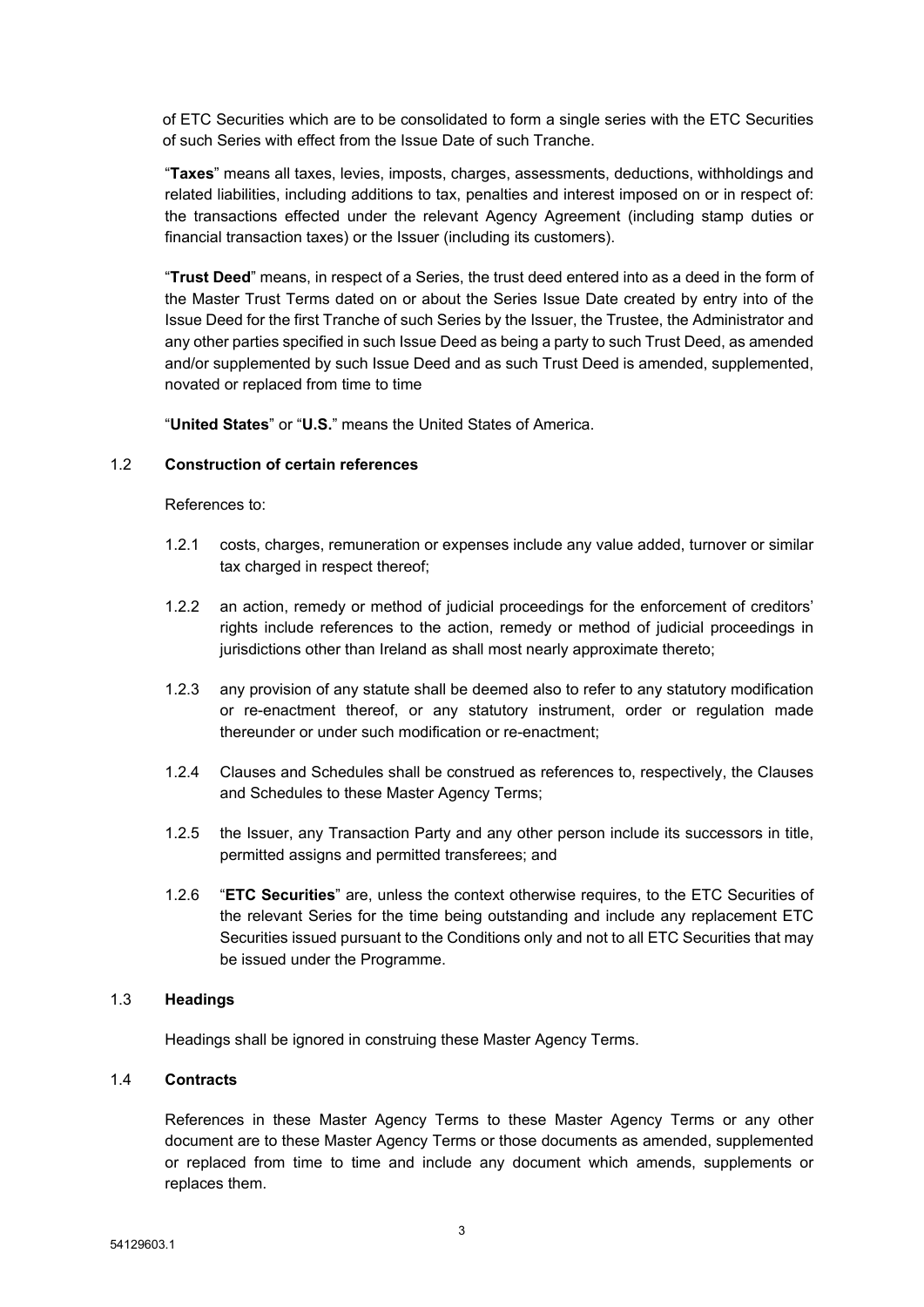### 1.5 **Schedules**

The Schedules are part of these Master Agency Terms and have effect accordingly.

# 1.6 **Variations**

All references in these Master Agency Terms to an agreement, instrument or other document shall be construed as a reference to that agreement, instrument or document as the same may be amended, modified, varied or supplemented from time to time in accordance with its terms.

### 1.7 **Alternative Clearing System**

References in these Master Agency Terms to the Clearing Systems shall, wherever the context so permits, be deemed to include reference to any additional or alternative clearing system approved by the Issuer, the Trustee and the Principal Paying Agent. In the case of Global Registered Securities held under the NSS, such alternative clearing system must also be authorised to hold such ETC Securities as eligible collateral for Eurosystem monetary policy and intra-day credit operations.

## <span id="page-5-0"></span>2 **Appointment and Duties**

# 2.1 **Principal Paying Agent**

In relation to the relevant Series, the Issuer appoints the person executing the Issue Deed for the purposes of entering into the relevant Agency Agreement and for the purposes of constituting such Series in the capacity of Principal Paying Agent at its specified office as (i) Principal Paying Agent and (ii) Paying Agent in accordance with the Conditions and the provisions of the relevant Agency Agreement.

## 2.2 **Registrar**

In relation to the relevant Series, the Issuer appoints the person executing the Issue Deed for the purposes of entering into the relevant Agency Agreement and for the purposes of constituting such Series in the capacity of Registrar at its specified offices as Registrar in accordance with the Conditions and the provisions of the relevant Agency Agreement.

# 2.3 **Transfer Agent(s)**

In relation to the relevant Series, the Issuer appoints the person executing the Issue Deed for the purposes of entering into the relevant Agency Agreement and for the purposes of constituting such Series in the capacity of Transfer Agent at its specified offices as Transfer Agent in accordance with the Conditions and the provisions of the relevant Agency Agreement.

## 2.4 **Agents' duties**

The obligations of each of the Agents are several and not joint. Each Agent shall be obliged to perform only such duties as are specifically set out in the relevant Agency Agreement, the Conditions and any other Transaction Document to which it is a party and any duties necessarily incidental to them (including, without limitation, the duties and obligations in [Schedule](#page-30-0) 2 (*[Obligations](#page-30-1) regarding ETC Securities held under the NSS*) in the case of the Principal Paying Agent where the relevant ETC Securities of a Series are held under the NSS. No implied duties or obligations shall be read into any such documents. No Agent shall be obliged to perform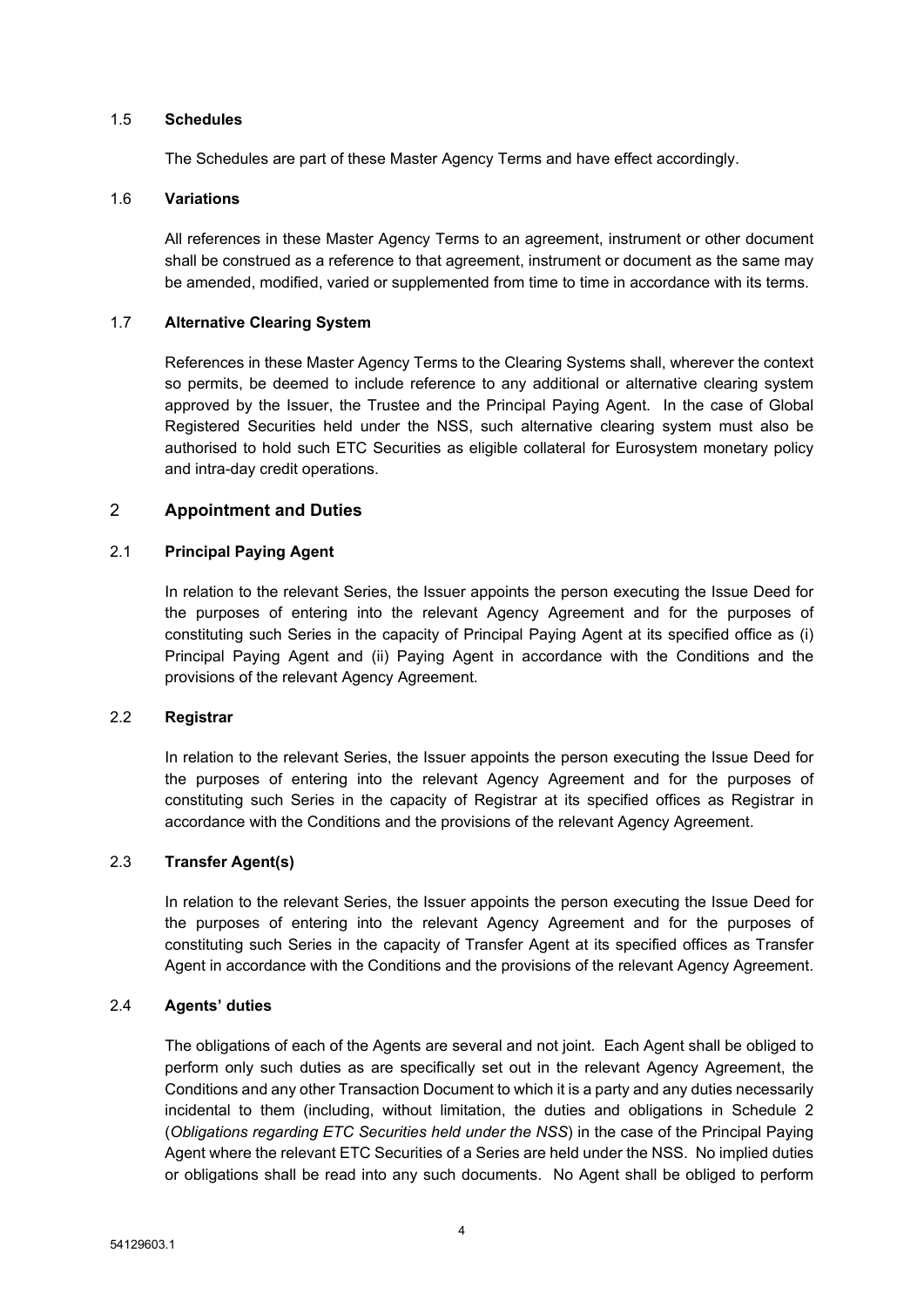additional duties set out in any Final Terms and thereby incorporated into the Conditions unless it shall have previously agreed to perform such duties. If the Conditions are amended on or after a date on which any Agent accepts any appointment in a way that affects the duties expressed to be performed by such Agent, it shall not be obliged to perform such duties as so amended unless it has first approved the relevant amendment. No Agent shall be under any obligation to take any action under any Agency Agreement that it expects, and has so notified the Issuer in writing, will result in any expense to or liability of such Agent, the payment of which is not, in its opinion, assured to it within a reasonable time. In the case of any Global Registered Securities which are held under the NSS, each of the Agents (other than the Registrar) agrees that if any information required by the Registrar to perform the duties set out in [Schedule](#page-30-0) 2 (*[Obligations](#page-30-1) regarding ETC Securities held under the NSS*) becomes known to it, it will promptly provide such information to the Registrar. In acting under the relevant Agency Agreement and in connection with the ETC Securities, each Agent shall act solely as an agent of the Issuer (and, in the circumstances referred to in Clause [2.6](#page-6-0) *([Payment](#page-10-1) to the Principal Paying Agent),* the Security Trustee and will not assume any obligations towards or fiduciary duty or any relationship of agency or trust for or with any of the owners or holders of the ETC Securities or any person other than the Issuer and the Security Trustee.

## 2.5 **Number of ETC Securities Outstanding**

On each Scheduled Valuation Day, the Registrar shall determine the number of ETC Securities outstanding and notify such determinations to the Issuer and all other Transaction Parties (other than the Authorised Participant(s)) by the time which shall be separately agreed between the parties from time to time. Any failure to make the entries in the records of the Clearing Systems shall not affect such discharge.

## <span id="page-6-0"></span>2.6 **Agents to act for Security Trustee**

At any time after the Security relating to the relevant Series has become enforceable, the Security Trustee may, so far as permitted by applicable law and by notice in writing to the Issuer and the Principal Paying Agent, the Registrar and the Transfer Agent(s), require the Principal Paying Agent, the Registrar and the Transfer Agent(s) (until notified by the Security Trustee to the contrary) to:

- 2.6.1 act as agent or agents of the Security Trustee under the provisions of the relevant Irish Law Security Trust Deed and the relevant Series *mutatis mutandis* on the terms of the relevant Agency Agreement (with consequential amendments as necessary and except that the Security Trustee's liability under the relevant Agency Agreement for the indemnification, remuneration and all other expenses of the Principal Paying Agent, the Registrar and the Transfer Agent(s) (if any) will be limited to the amounts for the time being held by the Security Trustee in respect of the relevant Series on the terms of the relevant Irish Law Security Trust Deed and which are available (after application in accordance with the relevant order of priority set out in the Conditions and the relevant Irish Law Security Trust Deed) to discharge such liability) and thereafter to hold all Certificates of such Series and all moneys, documents and records held by them in respect of ETC Securities and all ETC Securities in respect of such Series to the order of the Security Trustee; or
- 2.6.2 deliver all Certificates of such Series and all moneys, assets, documents and records held by them in respect of the relevant Series and all ETC Securities in respect of such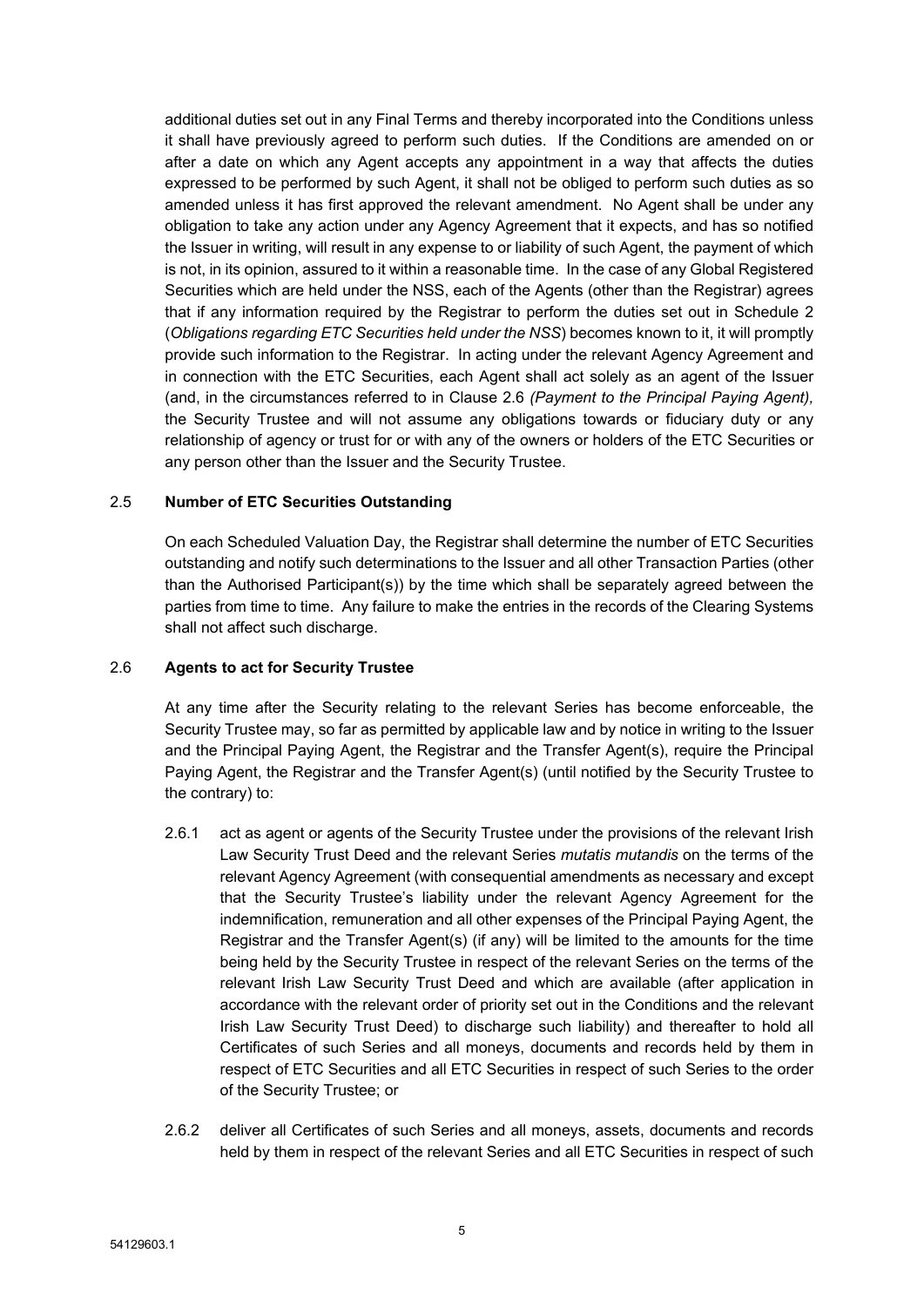Series to or to the order of the Security Trustee or as the Security Trustee directs in such notice.

## 2.7 **Notices of change of Trustee or Security Trustee**

The Issuer shall forthwith give notice to each of the Agents of any change in the person or persons comprising the Trustee or the Security Trustee.

## 2.8 **Common Safekeeper**

In relation to each Series where the relevant Global Registered Security is held under the NSS, the Issuer hereby authorises and instructs the Principal Paying Agent to elect either of Euroclear or Clearstream, Luxembourg as Common Safekeeper. From time to time, the Issuer and the Agent may agree to vary this election. The Issuer acknowledges that any such election is subject to the right of Euroclear and Clearstream, Luxembourg to jointly determine that the other shall act as Common Safekeeper in relation to any such issue and agrees that no liability shall attach to the Principal Paying Agent in respect of any such election made by it.

## 2.9 **Acknowledgement**

Each of the parties hereto hereby consents to and acknowledges the provisions regarding the Security granted by the Issuer in respect of its rights under the relevant Agency Agreement and the other Transaction Documents set out in Clause 3 (*Security and Secured Property*) of the Irish Law Security Trust Deed.

# <span id="page-7-0"></span>3 **Issue of ETC Securities**

## 3.1 **Preconditions to Issue**

The Issuer shall not agree to any Issue Date unless it is a Business Day. No later than three Business Days before the relevant Series Issue Date if the ETC Securities are intended to be cleared through a Clearing System other than (i) Euroclear or (ii) Clearstream, Luxembourg, the Issuer shall inform the Principal Paying Agent of its wish to issue such ETC Securities and shall agree with the Principal Paying Agent the procedure for issuing such ETC Securities, which agreement shall cover the time, date and place for the delivery (if any) of the relevant Global Registered Security by the Principal Paying Agent, whether such delivery (if any) is to be free of payment or against payment, an appropriate method for determining non-U.S. beneficial ownership of such ETC Securities in accordance with applicable U.S. law and the method by which the Principal Paying Agent is to receive any payment, and hold any moneys, on behalf of the Issuer.

# <span id="page-7-1"></span>3.2 **Notification**

The Issuer shall, in respect of each Tranche of ETC Securities of the relevant Series, notify and/or confirm and/or procure that the Administrator notifies and/or confirms to the Principal Paying Agent by fax or in writing or by electronic secure mail if so agreed between the Issuer and the Principal Paying Agent:

3.2.1 with respect to the issue of ETC Securities on the Series Issue Date and any Subscription Order, the Issue Price per ETC Security and the Subscription Settlement Amount;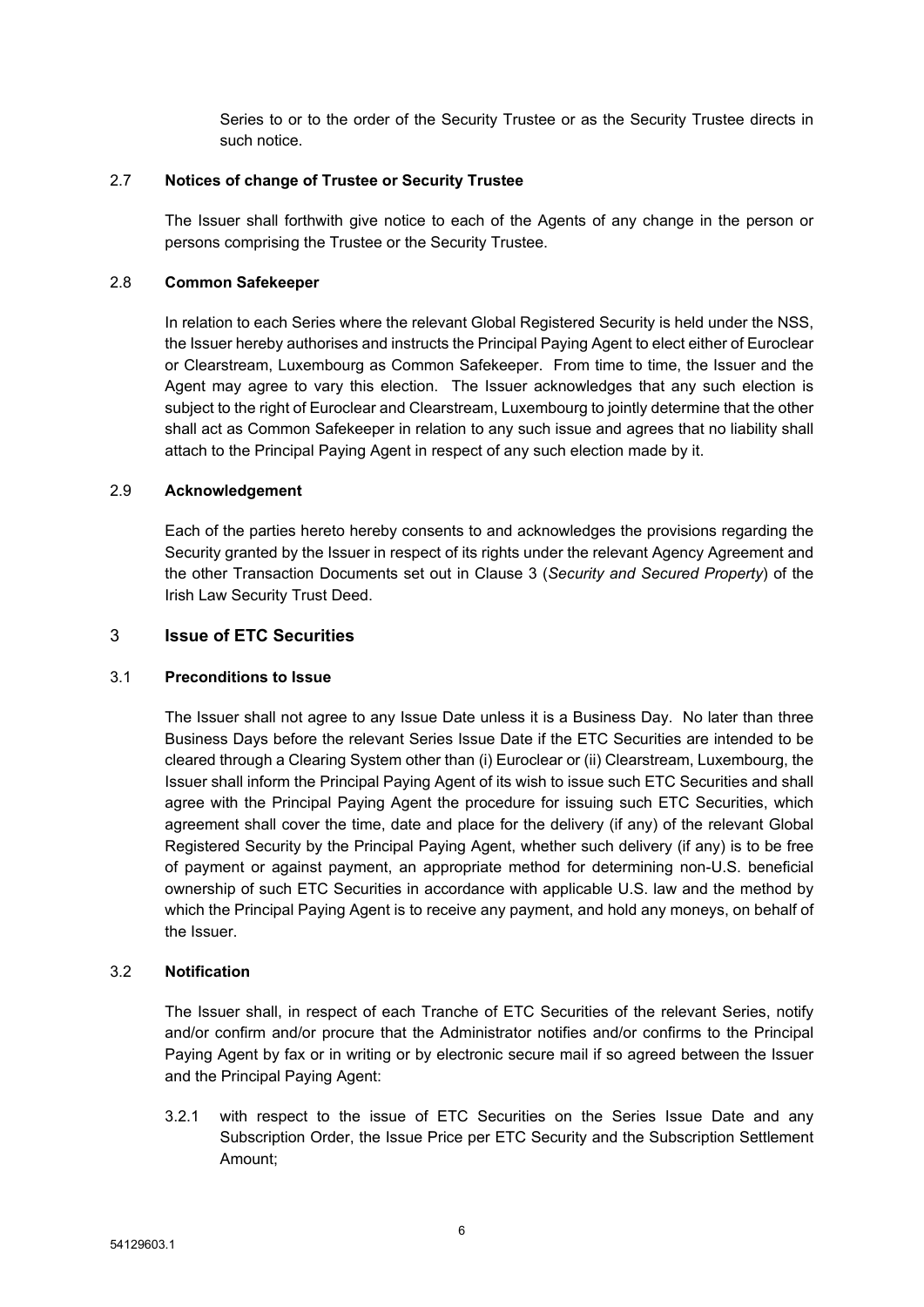- 3.2.2 with respect to Buy-Back Orders, the Buy-Back Settlement Amount; and
- 3.2.3 such other information as the Principal Paying Agent requires for it to carry out its functions as contemplated by this Clause.

### 3.3 **Issue of ETC Securities**

Upon receipt by the Principal Paying Agent of the information and Instructions enabling it to do so, the Principal Paying Agent shall notify the Registrar of all relevant information, whereupon the Registrar shall complete one or more Certificates in an aggregate nominal amount equal to that of the Tranche to be issued (unless the Principal Paying Agent is to do so in its capacity as, or as agent for, the Registrar), authenticate each Certificate (or cause its agent on its behalf to do so) and deliver them to the Principal Paying Agent not later than the time specified by the Principal Paying Agent (which shall be no earlier than one Business Day after receipt by the Registrar of such Instructions).

### 3.4 **Delivery of Certificates**

Following receipt of any Certificate the Principal Paying Agent shall (in the case of any unauthenticated Certificate, after first authenticating it as, or as agent for, the Registrar) deliver it:

- <span id="page-8-0"></span>3.4.1 if the relevant Series is to be cleared through a Clearing System, on the Series Issue Date:
	- (a) save in the case of a Global Registered Security which is to be held under the NSS, to the Common Depositary or to such Clearing System or other depositary for a Clearing System as shall have been agreed between the Issuer and the Principal Paying Agent; and
	- (b) in the case of a Global Registered Security which is held under the NSS, to the Common Safekeeper together with instructions to the Common Safekeeper to effectuate the same,

together with instructions to the clearing systems to whom (or to whose depositary or Common Safekeeper) such Global Registered Securityhas been delivered to credit the underlying ETC Securities represented by such Global Registered Security to the securities account(s) at such clearing systems as have been notified to the Principal Paying Agent by the Issuer on a delivery against payment basis or, if notified to the Principal Paying Agent by the Issuer, on a delivery free of payment basis; or

3.4.2 otherwise, at such time, on such date, to such person and in such place as may have been agreed between the Issuer and the Principal Paying Agent.

Where the Principal Paying Agent or Registrar delivers any authenticated Global Registered Security to the Common Safekeeper for effectuation using electronic means, it is authorised and instructed to destroy the Global Registered Security retained by it following its receipt of confirmation from the Common Safekeeper that the relevant Global Registered Security has been effectuated. The Principal Paying Agent shall immediately notify the Registrar if for any reason a Certificate is not delivered in accordance with the Issuer's Instructions. Failing any such notification, the Registrar shall cause an appropriate entry to be made in the Register to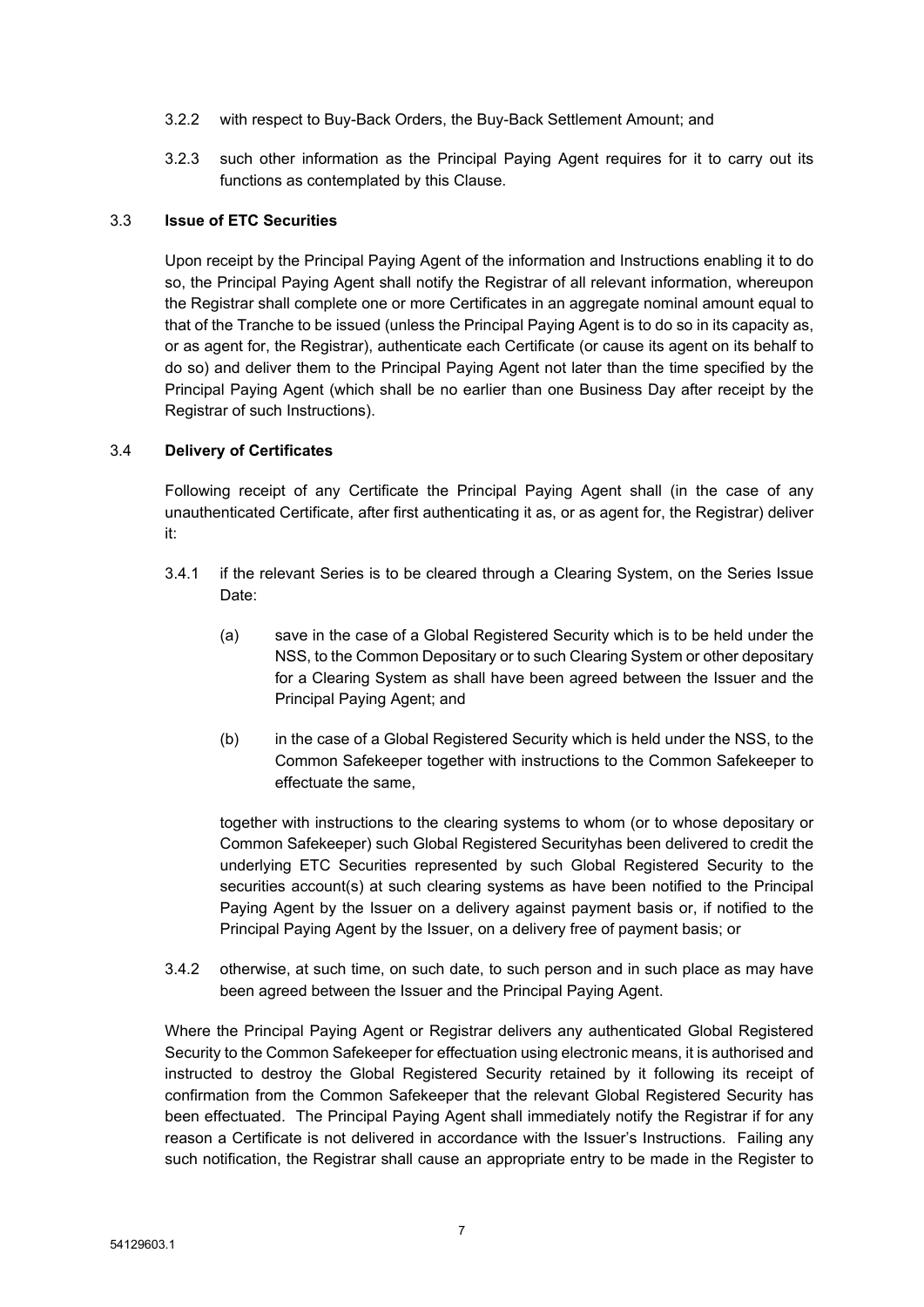reflect the issue of the ETC Security to the person(s) whose name(s) and address(es) appear(s) on each such Certificate on the Issue Date (if any).

## 3.5 **Clearing Systems**

In delivering any Global Registered Security in respect of the relevant Series in accordance with Clause [3.4.1,](#page-8-0) the Principal Paying Agent shall give instructions to the Clearing System to hold the ETC Securities represented by it to the order of the Principal Paying Agent pending transfer to the securities account(s) referred to in Clause [3.4.1](#page-8-0). Upon receipt of confirmation from the Administrator that the relevant Metal, or in the case of Base Metals, the Bill of Lading, failing which, LME Warrants, for the relevant Series of ETC Securities has been received by the Custodian the Principal Paying Agent shall instruct the Clearing Systems to transfer the relevant ETC Securities to the securities account(s) referred to in Clause [3.4.1](#page-8-0). For so long as any such ETC Securities continue to be held to the order of the Principal Paying Agent, the Principal Paying Agent shall hold such ETC Securities to the order of the Issuer.

Notwithstanding anything to the contrary in the relevant Authorised Participant Agreement, the settlement of all further issuances of ETC Securities of the relevant Series of ETC Securities shall be made on a free-of-payment basis and the ETC Securities shall only be delivered to the Authorised Participant following confirmation by the Custodian to the Issuer and the Administrator that the relevant Metal has been received in the Allocated Account for the relevant Series of ETC Securities. Upon receipt of such confirmation by the Custodian, the Administrator will notify the Principal Paying Agent who will arrange for the relevant ETC Securities to be transferred to the security account of the relevant Authorised Participant.

### 3.6 **Signing of ETC Securities**

Subject to Clause [3.12](#page-10-2) (*[Further](#page-10-2) Issues*), the Certificates shall be signed manually, in facsimile or via other electronic means on behalf of the Issuer by a duly authorised signatory of the Issuer. The Issuer shall promptly notify the Principal Paying Agent of any change in the names of the person or persons whose signature is to be used on any ETC Security and shall, if necessary, provide new master Certificates reflecting such changes. The Issuer may however adopt and use the signature of any person who at the date of signing an ETC Security is a duly authorised signatory of the Issuer even if, before the ETC Security is issued, he ceases for whatever reason to hold such office and the ETC Securities issued in such circumstances shall nevertheless represent valid and binding obligations of the Issuer. Certificates shall be printed in accordance with all applicable legal and stock exchange requirements.

## 3.7 **Details of ETC Securities delivered**

As soon as practicable after delivering any Global Registered Security, the Principal Paying Agent or the Registrar (as the case may be) shall supply to the Issuer, the Trustee and the other Agents, all relevant details of the ETC Securities delivered in such format as it shall from time to time agree with the Issuer.

## 3.8 **Cancellation**

If any ETC Security in respect of which information has been supplied under Clause [3.2](#page-7-1) *([Payment](#page-10-1) to the Principal Paying Agent)* is not to be issued on a given Issue Date, the Issuer shall immediately (and, in any event, prior to the Issue Date) notify the Principal Paying Agent and the Registrar. Upon receipt of such notice, neither the Principal Paying Agent nor the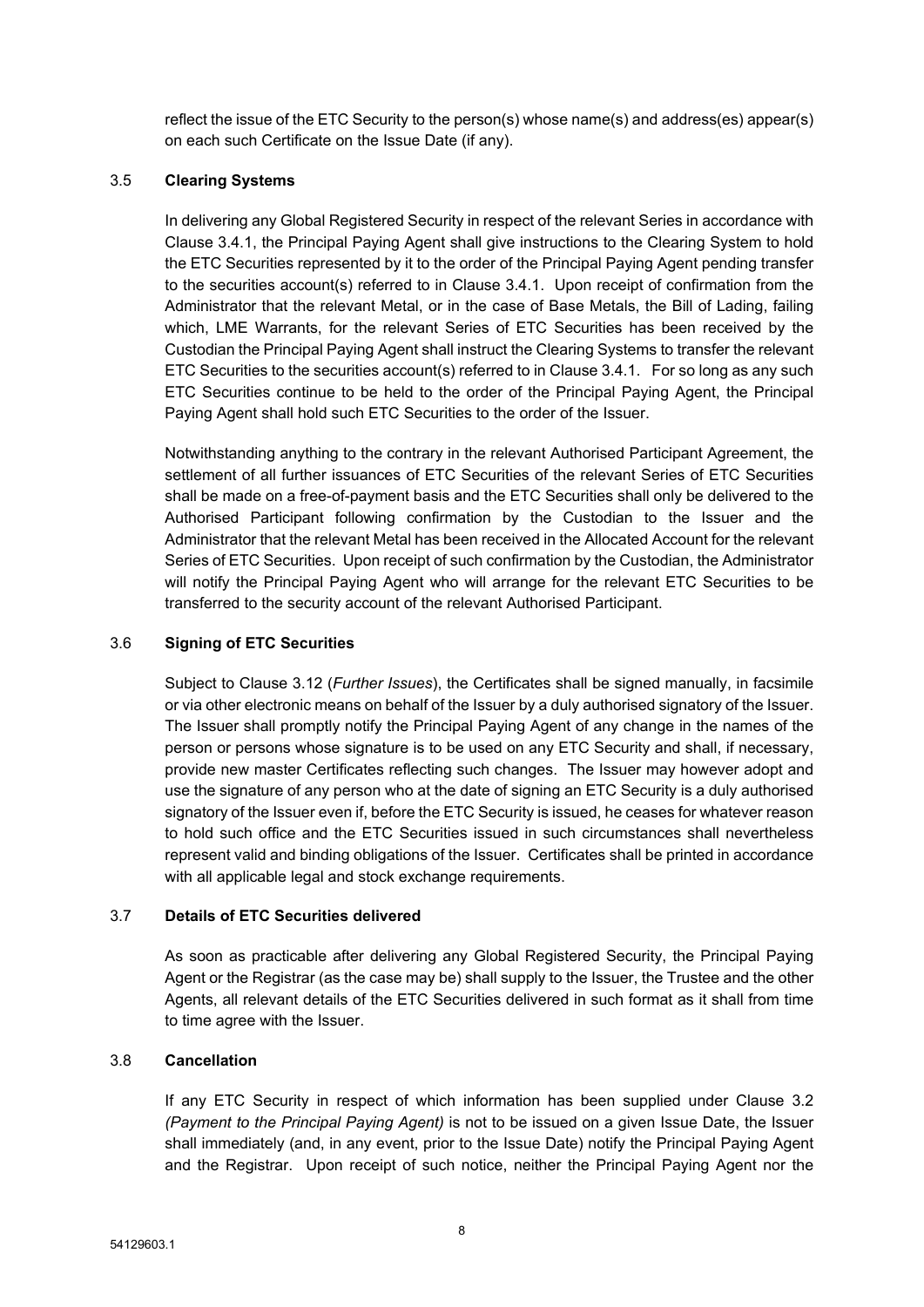Registrar shall thereafter issue or release the relevant ETC Securities but shall cancel and, unless otherwise instructed by the Issuer, destroy them.

## 3.9 **Notice to Relevant Stock Exchange**

If the ETC Securities of the relevant Series are to be listed on a Relevant Stock Exchange, the Principal Paying Agent shall forward a copy of the Base Prospectus and the relevant Final Terms relating to the relevant Series to the Relevant Stock Exchange(s) not later than the day prior to the date such listing takes effect.

### 3.10 **Operating Procedures Memorandum**

The Issuer shall furnish a copy of any operating procedures memorandum and guidelines relating to the issue, repurchase and redemption of ETC Securities from time to time in effect to each Agent.

### 3.11 **Authorised Representatives**

On or prior to the execution of the relevant Issue Deed the Issuer and each Agent in respect of the relevant Series shall provide to each party to the relevant Agency Agreement a certificate of incumbency or power of attorney certifying the names, titles and specimen signatures of the persons authorised on its behalf to execute the relevant Issue Deed, the ETC Securities and to otherwise give instructions and notices in relation to the relevant Series, the relevant Agency Agreement and the other Transaction Documents and to take any other action in relation to the relevant Agency Agreement and the other Transaction Documents (including evidence satisfactory to such parties as to the authority of the persons authorising such persons) and shall as soon as reasonably practicable notify the parties to the relevant Agency Agreement if any person so listed ceases to be so authorised.

## <span id="page-10-2"></span>3.12 **Further Issues**

Notwithstanding anything to the contrary elsewhere in the relevant Agency Agreement, following a Global Registered Security being produced in respect of the first Tranche of a Series of ETC Securities, instead of producing a new Global Registered Security for any subsequent Tranche of such Series, the Principal Paying Agent may annotate the existing Global Registered Security so as to reflect the increase of ETC Securities of such Series.

## <span id="page-10-0"></span>4 **Payment**

## <span id="page-10-1"></span>4.1 **Payment to the Principal Paying Agent**

The Issuer shall, or shall procure that its delegates or agents, by 10am on the Business Day prior to the date on which any payment in respect of the ETC Securities becomes due, transfer to an account specified by the Paying Agent in full in immediately available funds such amount as may be required for the purposes of such payment. In this Clause [4.1](#page-10-1) *([Payment](#page-10-1) to the [Principal](#page-10-1) Paying Agent),* the date on which a payment in respect of the ETC Securities becomes due means the first date on which the holder of an ETC Security could claim the relevant payment by transfer to an account under the Conditions, but disregarding the necessity for it to be a Business Day in any particular place of presentation.

#### <span id="page-10-3"></span>4.2 **Pre-advice of Payment**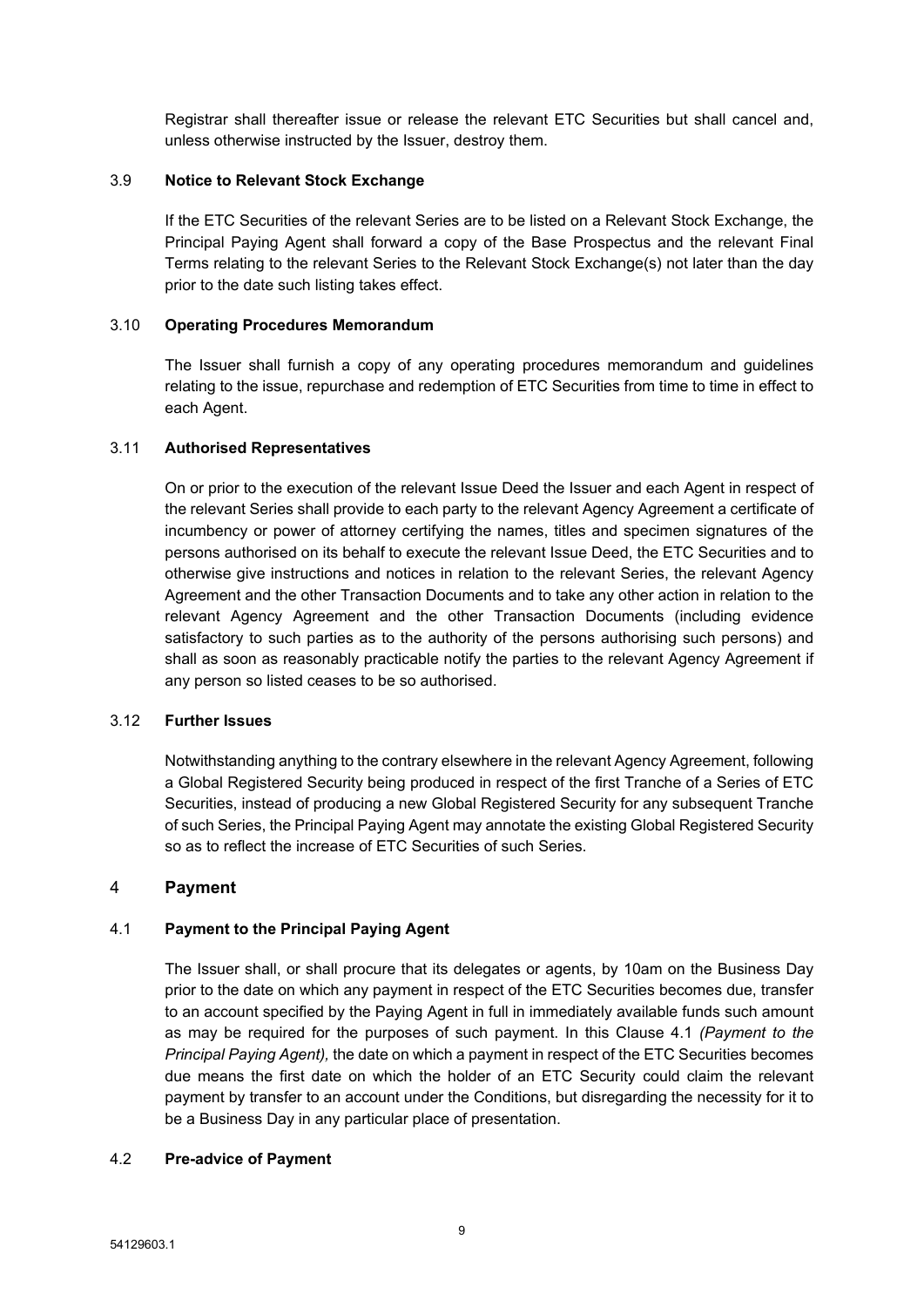The Issuer shall procure that the bank through which the payment to the Principal Paying Agent required by Clause [4.1](#page-10-1) (*[Payment](#page-10-1) to the Principal Paying Agent*) is to be made shall irrevocably confirm to the Principal Paying Agent by fax or authenticated SWIFT message on the second Business Day before the due date for any such payment that it will make such payment (or by such time and/or on such date as may be specified for this purpose in the relevant Issue Deed or as otherwise agreed by the parties to the relevant Agency Agreement).

## <span id="page-11-2"></span>4.3 **Payment by Agents**

Subject as provided in Clause [4.6](#page-11-0) (*[Suspension](#page-11-0) and resumption of Payment by Agents*), each of the Registrar and the Transfer Agent(s), in the case of the final payment in respect of any Series of ETC Securities, and the Registrar (or the Principal Paying Agent on behalf of the Registrar), in the case of all other payments in respect of the ETC Securities shall, subject to and in accordance with the Conditions, pay or cause to be paid on behalf of the Issuer on and after each due date therefor the amounts due in respect of the ETC Securities and shall be entitled to claim any amounts so paid from the Principal Paying Agent, provided that no Agent shall be required to make payment until such time as it has received funds and has been able to identify or confirm receipt of funds.

## <span id="page-11-1"></span>4.4 **Notification of non-payment**

The Principal Paying Agent shall forthwith notify by fax or electronic mail each of the other Agents, the Issuer and the Trustee if it has not received the amount referred to in Clause [4.1](#page-10-1) (*[Payment](#page-10-1) to the Principal Paying Agent*) by the time specified for its receipt, unless it is satisfied that it will receive such amount.

## <span id="page-11-3"></span>4.5 **Payment after failure to pre-advise or late payment**

The Principal Paying Agent shall forthwith notify by email each of the other Agents, the Issuer and each other Transaction Party, and, if requested by the Trustee, the ETC Holders if at any time following the giving of a notice by the Principal Paying Agent under Clauses [4.2](#page-10-3) (*[Pre-advice](#page-10-3) of [Payment](#page-10-3)*) or [4.4](#page-11-1) (*Notification of [non-payment](#page-11-1)*) either any payment provided for in Clause [4.1](#page-10-1) (*[Payment](#page-10-1) to the Principal Paying Agent*) is made on or after its due date but otherwise in accordance with the relevant Agency Agreement or the Principal Paying Agent is satisfied that it will receive such payment.

## <span id="page-11-0"></span>4.6 **Suspension and resumption of Payment by Agents**

Upon receipt of a notice from the Principal Paying Agent under Clause [4.4](#page-11-1) (*[Notification](#page-11-1) of non[payment](#page-11-1)*), each Agent shall cease making payments in accordance with Clause [4.3](#page-11-2) (*[Payment](#page-11-2) by [Agents](#page-11-2)*) as soon as is reasonably practicable. Upon receipt of a notice from the Principal Paying Agent under Clause [4.5](#page-11-3) (*Payment after failure to [pre-advise](#page-11-3) or late payment*), each Agent shall make, or shall recommence making, payments in accordance with Clause [4.3](#page-11-2) (*[Payment](#page-11-2) by Agents*). For the avoidance of doubt, unless and until the full amount of any payment has been made to the Principal Paying Agent in accordance with Clause [4.1](#page-10-1) (*[Payment](#page-10-1) to the [Principal](#page-10-1) Paying Agent*) or unless and until the Principal Paying Agent is satisfied that such payment will be made, neither it nor any of the Agents shall be bound to make payments in respect of the relevant Series as aforesaid.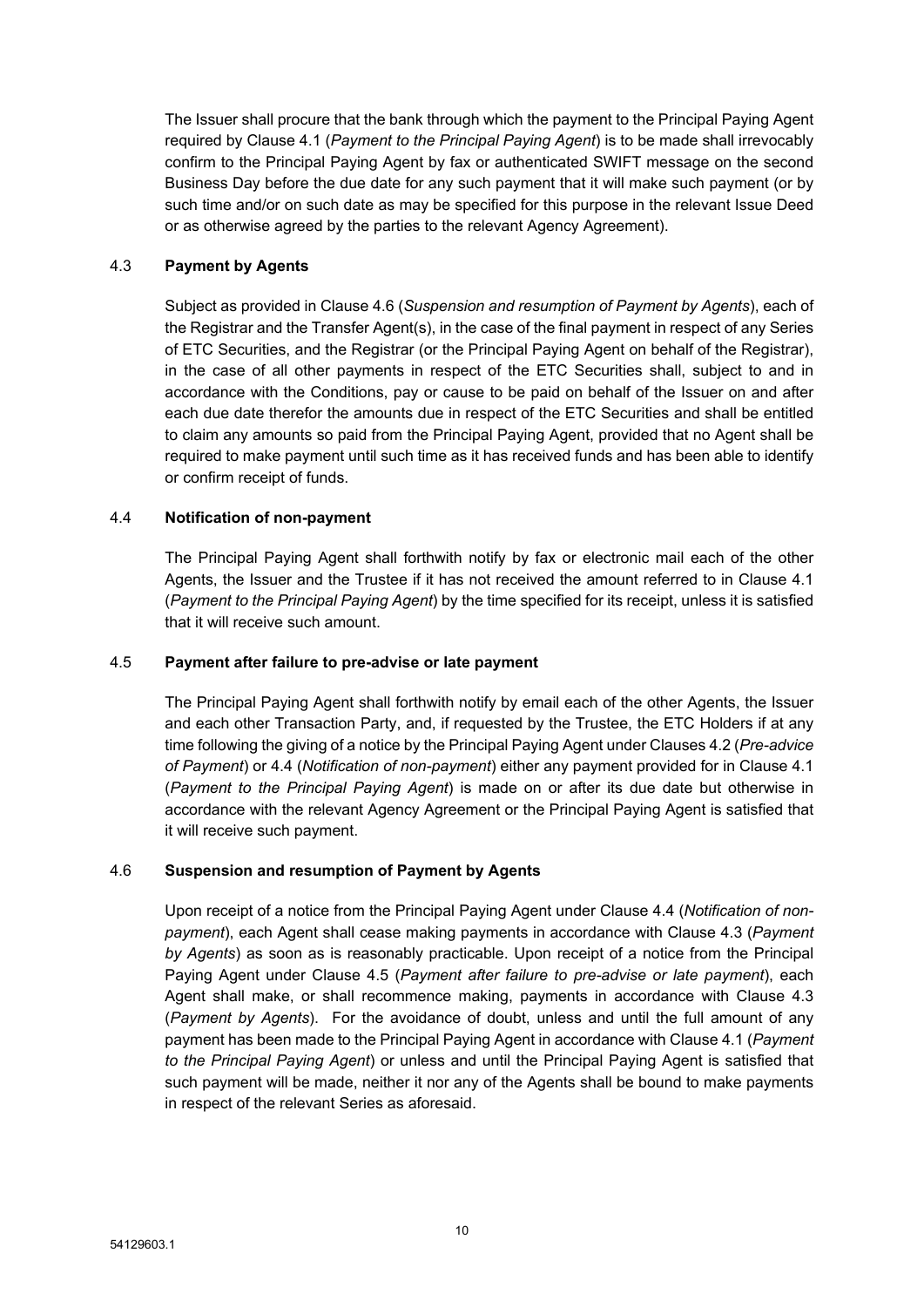## 4.7 **Method of Payment to Principal Paying Agent**

All sums payable to the Principal Paying Agent hereunder shall be paid in the currency in which such sums are denominated and in immediately available or same day funds to such account(s) with such bank(s) as the Principal Paying Agent may from time to time notify to the Issuer and the Trustee. The Principal Paying Agent shall not be required to segregate moneys except as required by law.

## 4.8 **Moneys held by Principal Paying Agent**

Subject as provided in Clause [14.9](#page-19-1) (*Funds [received](#page-19-1) subject to Security*), the Principal Paying Agent may deal with moneys paid to it under the relevant Agency Agreement in the same manner as other moneys paid to it as a banker by its customers except that (i) it may not exercise any lien, right of set-off or similar claim in respect of them and (ii) it shall not be liable to anyone for interest on any sums held by it under the relevant Agency Agreement. No moneys paid to an Agent are required to be segregated by it unless otherwise required by applicable law.

## 4.9 **Partial Payments**

Upon making payment of only part of the amount payable in respect of any ETC Security or being informed of any such partial payment by a Transfer Agent, the Registrar shall make a note of the details of such payment in the Register.

## 4.10 **Payments by Principal Paying Agent**

Pursuant to the terms of the Trust Deed, prior to any enforcement of the Security, the Trustee hereby acknowledges and agrees that the following is automatically released from the Security without the need for any notice or other formalities: sums held by the Principal Paying Agent, the Registrar, the Account Bank, the Custodian and/or the Primary Sub-Custodian, as applicable, to the extent required for payment of any sum or delivery of any assets in respect of the ETC Securities and/or the other Transaction Documents which is due and payable to be duly made or due and deliverable to be duly made, as the case may be (which, for the avoidance of doubt, shall include, without limitation, amounts payable or assets deliverable in respect of principal, interest or default interest (if any) to holders of ETC Securities in accordance with the Conditions).

## 4.11 **Issuer notification to Principal Paying Agent, Trustee and Security Trustee**

The Issuer shall, promptly upon it becoming aware thereof, give notice to the Principal Paying Agent, Trustee and Security Trustee if, as contemplated by Condition 11(a) (*Payments Net of Taxes*), the Issuer is required by applicable law to make any payment of principal, premium or interest under the ETC Securities subject to any withholding or deduction for any taxes, duties, assessments or governmental charges of whatever nature.

## 4.12 **Reimbursement by Issuer**

If the Principal Paying Agent makes any payment in respect of the ETC Securities on or after the due date or becomes liable to make such payment, on the assumption that the corresponding payment by the Issuer has been or will be made, and no such payment is made by the Issuer, then the Issuer shall reimburse the Principal Paying Agent for the relevant amount and pay interest to the Principal Paying Agent on such amount from the date on which it made such payment until the date of reimbursement, at a rate equal to two (2) per cent, per annum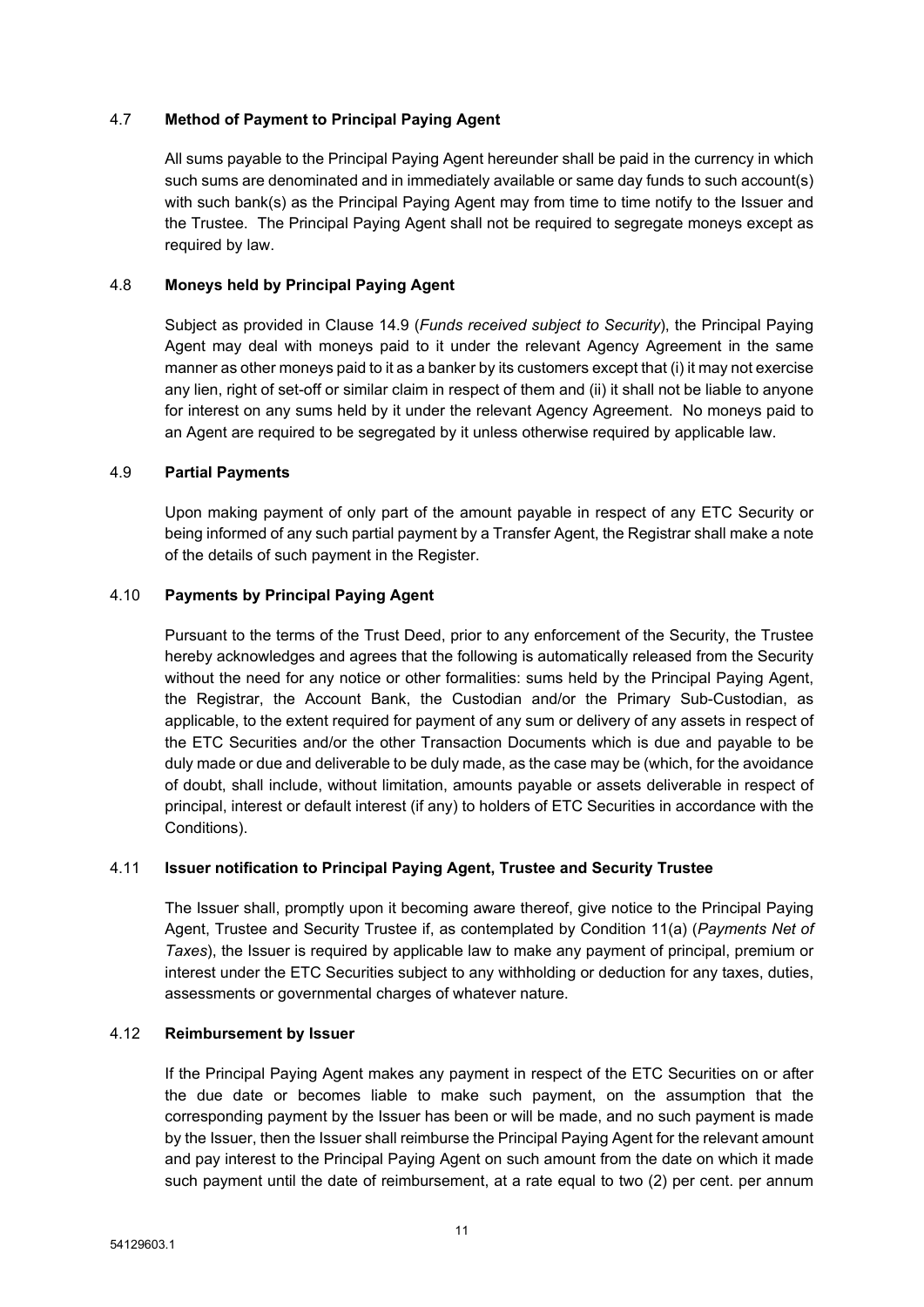above the cost to the Principal Paying Agent of funding the amount paid out as certified by the Principal Paying Agent and expressed as a rate per annum (and calculated on the basis of actual number of days elapsed in a 360 day year). For the avoidance of doubt, the Principal Paying Agent will have no obligation whatsoever to make any payment unless and until it has been able to confirm receipt of funds from the Issuer to its satisfaction.

## <span id="page-13-3"></span>4.13 **Taxation**

### <span id="page-13-0"></span>4.13.1 **Agent right to withhold**

Notwithstanding any other provision of the relevant Agency Agreement, each Agent shall be entitled to make a deduction or withholding from any payment which it makes pursuant to the relevant Agency Agreement and/or under the ETC Securities for or on account of any Taxes, or other sums required by any applicable law to be withheld or deducted, if and only to the extent so required by applicable law, in which event such Agent shall make such payment after such deduction or withholding has been made and shall account to the relevant Authority within the time allowed for the amount so deducted or withheld or, at its option, shall reasonably promptly after making such payment return to the Issuer the amount so deducted or withheld, in which case, the Issuer shall so account to the relevant Authority for such amount, and no Agent shall have any obligation to pay any additional amounts in respect of any such deduction or withholding. For the avoidance of doubt, any withholding required by an Information Reporting Regime is a deduction or withholding which is deemed to be required by applicable law for the purposes of this Clause [4.13.1](#page-13-0) (*Agent right to [withhold](#page-13-0)*).

### <span id="page-13-1"></span>4.13.2 **Notice of possible withholding under an Information Reporting Regime**

The Issuer shall promptly notify each Agent if it determines that any payment to be made by an Agent pursuant to the relevant Agency Agreement and/or under the ETC Securities is a payment which could be subject to withholding or deduction imposed pursuant to an Information Reporting Regime if such payment were made to a recipient that is generally unable to receive payments free from such withholding or deduction, and the extent to which the relevant payment is so treated, provided, however, that the Issuer's obligation under this Clause [4.13.2](#page-13-1) (*Notice of possible [withholding](#page-13-1) under an [Information](#page-13-1) Reporting Regime*) shall apply only to the extent that such payments are so treated by virtue of characteristics of the Issuer, the ETC Securities, or both.

## <span id="page-13-2"></span>4.13.3 **Right to redirect**

In the event that the Issuer determines in its sole discretion that any deduction or withholding for or on account of any Taxes will be required by applicable law in connection with any payment due to any of the Agents on any ETC Securities, then the Issuer will be entitled to redirect or reorganise any such payment in any way that it sees fit in order that the payment may be made without such deduction or withholding provided that any such redirected or reorganised payment is made through a recognised institution of international standing and otherwise made in accordance with the relevant Agency Agreement and the Conditions. The Issuer will promptly notify the Agents, the Trustee and the Security Trustee of any such redirection or reorganisation. For the avoidance of doubt, FATCA Withholding is a deduction or withholding which is deemed to be required by applicable law for the purposes of this Clause [4.13.3](#page-13-2) (*Right to [redirect](#page-13-2)*).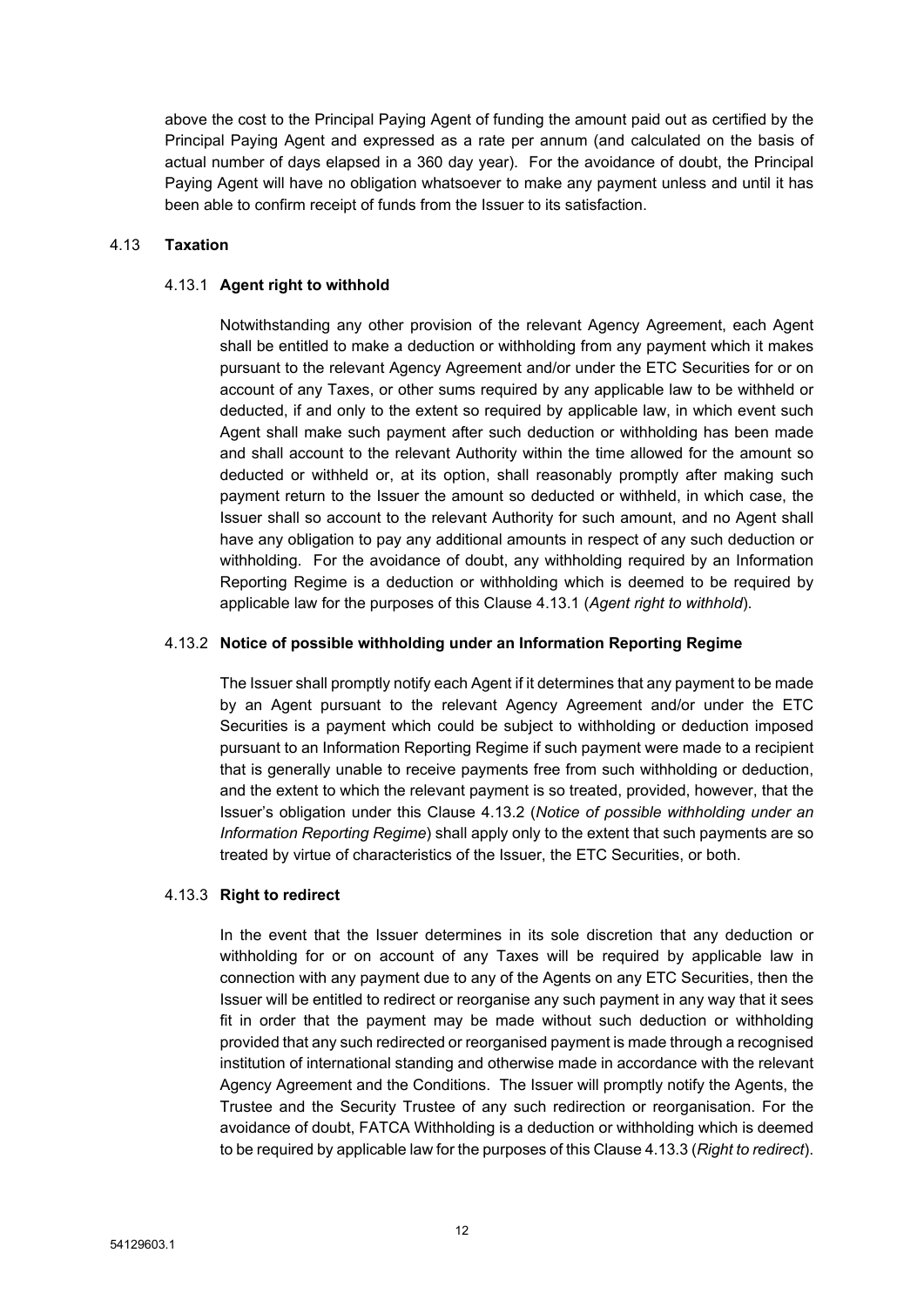## <span id="page-14-2"></span>4.13.4 **Mutual understanding regarding information reporting and collection obligations**

The Issuer and each Agent (the "**Providing Party**") shall, within 10 Business Days of a written request by the Issuer or an Agent (the "**Requesting Party**"), supply to the Requesting Party such forms, documentation and other information relating to it, its operations or the ETC Securities, or any tax forms relating to the ETC Holders that are in the possession of the Providing Party or that are reasonably available to the Providing Party and that the Providing Party can obtain using reasonable efforts, as the Requesting Party reasonably requests for the purposes of the Requesting Party's compliance with applicable law and the Providing Party shall notify the Requesting Party reasonably promptly if the Providing Party becomes aware that any of the forms, documentation or other information provided by it is (or becomes) inaccurate in any material respect; provided, however, that neither the Issuer nor any Agent shall be required to provide any forms, documentation or other information pursuant to this Clause [4.13.4](#page-14-2) (*Mutual [understanding](#page-14-2) regarding information reporting and collection [obligations](#page-14-2)*) to the extent that:

- (a) any such form, documentation or other information (or the information required to be provided on such form or documentation) is not reasonably available to the Providing Party and cannot be obtained by the Providing Party using reasonable efforts; or
- (b) doing so would or might in the reasonable opinion of the Providing Party constitute a breach of any (a) applicable law, (b) fiduciary duty or (c) duty of confidentiality.

For the purposes of this Clause [4.13](#page-13-3) (*[Taxation](#page-13-3)*), "applicable law" shall be deemed to include (I) any rule or practice of any Authority by which the Issuer or any Agent is bound or with which it is accustomed to comply, (II) any agreement between any Authorities and (III) any agreement between any Authority and the Issuer or any Agent that is customarily entered into by institutions of a similar nature.

# <span id="page-14-0"></span>5 **Repayment**

If claims in respect of any ETC Security of the relevant Series become void or prescribed under the Conditions, the Principal Paying Agent shall forthwith repay to the Issuer the amount that would have been due on such ETC Security if it had been presented for payment before such claims became void or prescribed. Subject to Clause [14.9](#page-19-1) (*Funds [received](#page-19-1) subject to Security*)*,* the Principal Paying Agent shall not be otherwise required or entitled to repay any sums received by it under the relevant Agency Agreement.

# <span id="page-14-1"></span>6 **Cancellation, Destruction, Records and Reporting Requirements**

## 6.1 **Cancellation**

All Certificates representing ETC Securities that are redeemed in full shall be cancelled forthwith by the Transfer Agent through which the ETC Securities are redeemed, paid or exchanged. Such Transfer Agent shall, as soon as practicable, send to the Registrar the details required by such person for the purposes of this Clause [6](#page-14-1) *[\(Payment](#page-10-1) to the Principal Paying Agent)* and the cancelled Certificates.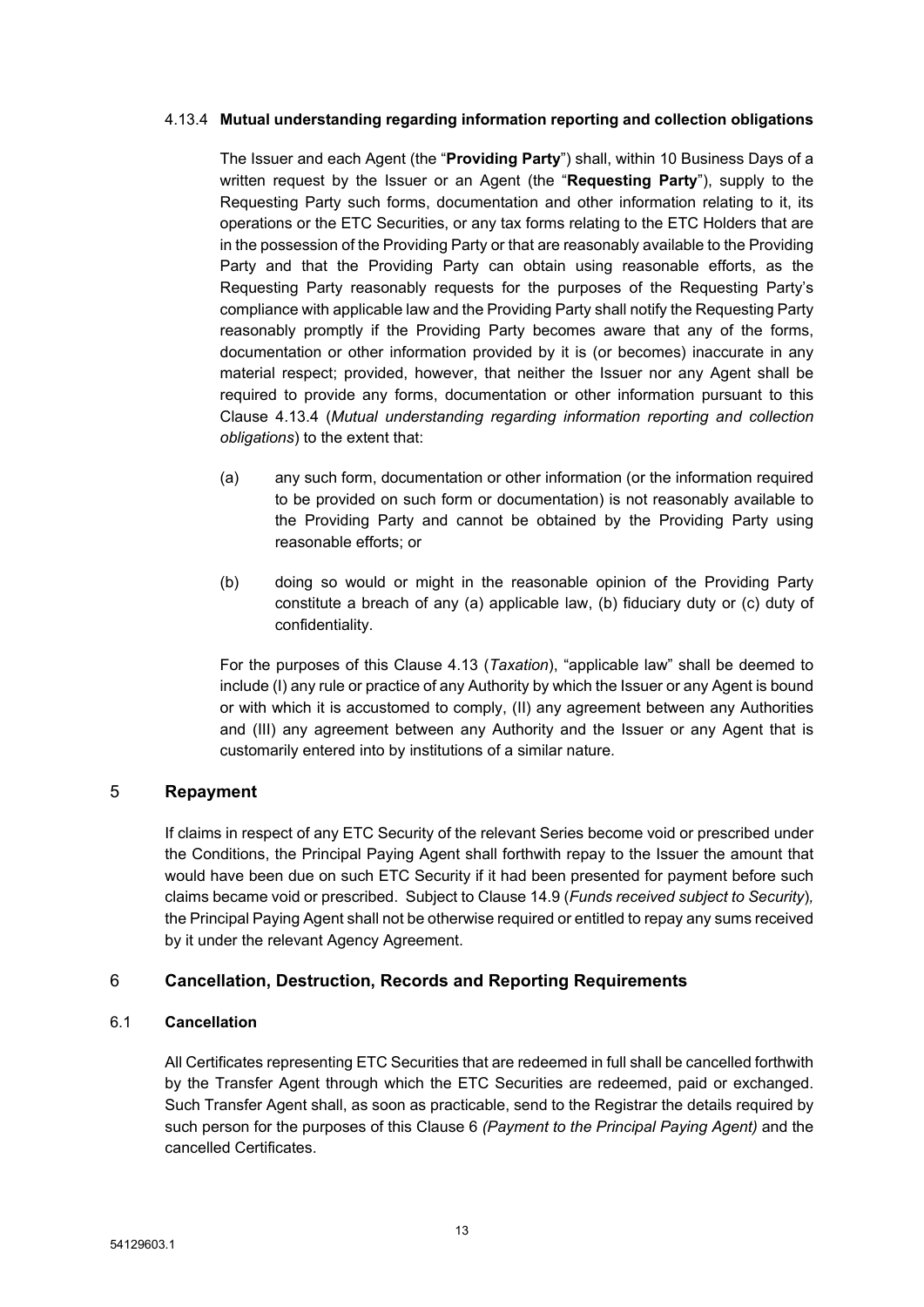### 6.2 **Cancellation by Issuer**

If the Issuer purchases any ETC Securities of the relevant Series that are to be cancelled in accordance with the Conditions, the Issuer shall forthwith cancel them or procure their cancellation, and inform the Registrar.

## 6.3 **Destruction**

Unless otherwise instructed by the Issuer, the Registrar (or its designated agent) shall destroy or procure the destruction of the cancelled ETC Securities in its possession and shall send the Issuer and the Trustee a certificate signed by a duly authorised officer giving the certificate numbers of such ETC Securities (or the Certificates representing them) in numerical sequence.

## 6.4 **Reporting requirements**

The Principal Paying Agent shall (on behalf of the Issuer) submit such reports or information as may be required from time to time in relation to the issue and purchase of the relevant Series by the Transaction Documents to which the Principal Paying Agent is a party, applicable law, regulations and guidelines promulgated by any governmental regulatory authority agreed between the Issuer and the Principal Paying Agent.

## <span id="page-15-0"></span>7 **Replacement ETC Securities**

### 7.1 **Replacement**

The Registrar (in such capacity the "**Replacement Agent**") shall issue replacement ETC Securities in accordance with the Conditions, all applicable legal, regulatory and requirements of the Relevant Stock Exchange (if any) and the following provisions of this Clause [7](#page-15-0) (*[Replacement](#page-15-0) ETC Securities*)*.*

## 7.2 **Cancellation**

The Replacement Agent shall cancel and, unless otherwise instructed by the Issuer, destroy any mutilated or defaced ETC Securities replaced by it and shall send the Issuer, the Trustee and the Principal Paying Agent a certificate giving the information specified in Clause [7.3](#page-15-2) (*[Notification](#page-15-2)*)*.*

### <span id="page-15-2"></span>7.3 **Notification**

The Replacement Agent shall, on issuing a replacement ETC Security, forthwith inform the other Agents of its certificate number and of the certificate number of the one that it replaces.

#### 7.4 **Presentation after replacement**

If an ETC Security that has been replaced is presented to an Agent for payment or exchange, that Agent shall forthwith inform the Registrar, which shall so inform the Issuer.

## <span id="page-15-1"></span>8 **Additional Duties of the Transfer Agent(s)**

The Transfer Agent to which a Certificate is presented for the transfer of ETC Securities represented by it shall forthwith notify the Registrar of (i) the name and address of the holder of the ETC Security(ies) appearing on such Certificate, (ii) the certificate number of such Certificate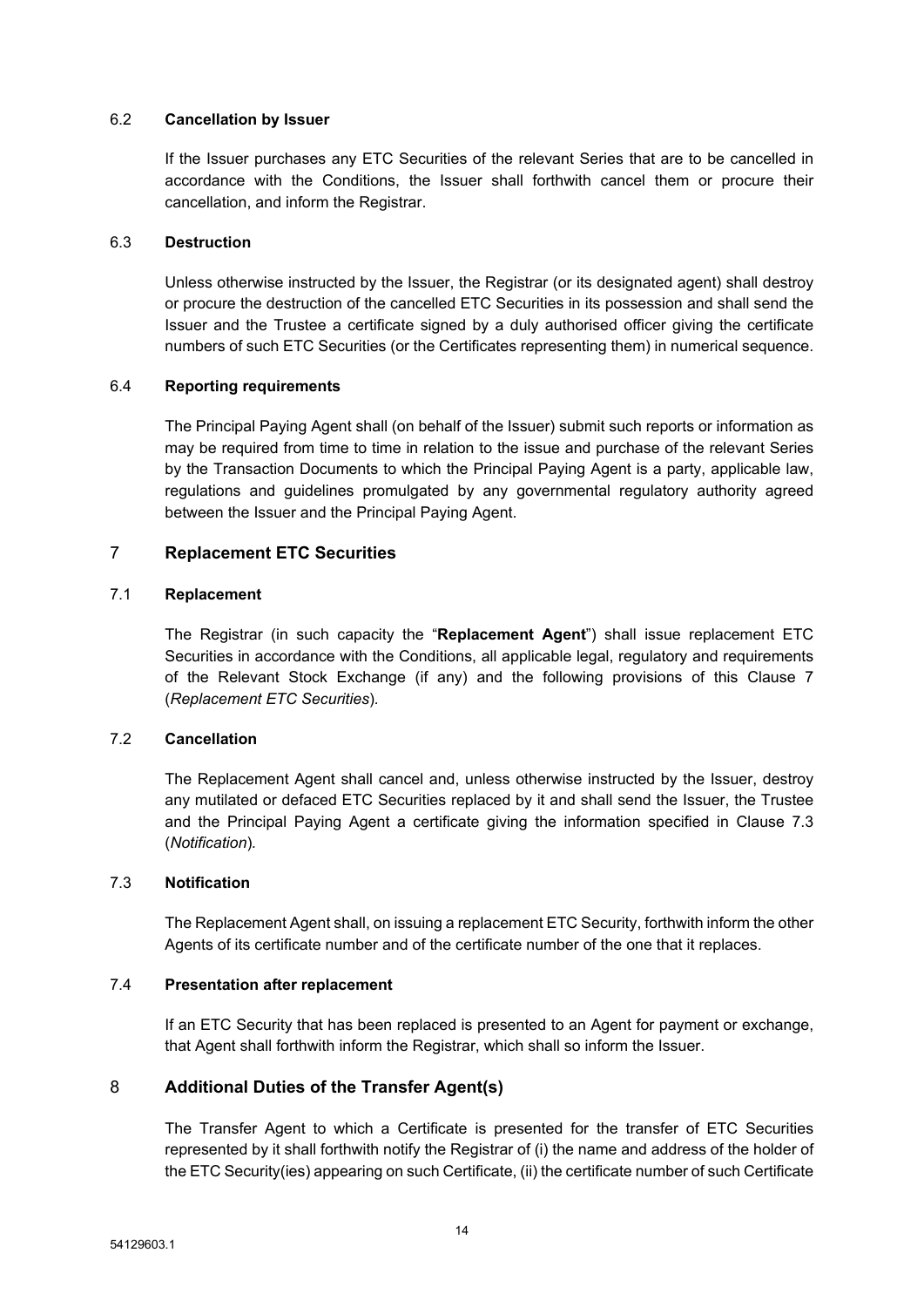and the nominal amount of the ETC Security(ies) represented by it, (iii) (in the case of a transfer of part only) the nominal amount of the ETC Security(ies) to be transferred, and (iv) the name and address of the transferee to be entered on the Register, and shall cancel such Certificate and forward it to the Registrar.

# <span id="page-16-0"></span>9 **Additional Duties of the Registrar**

The Registrar shall maintain a Register for each Series of ETC Securities in Luxembourg in accordance with the Conditions and the ETC Securities Regulations. The Register shall show the number of issued Certificates, their nominal amount, their date of issue and their certificate number (which shall be unique for each Certificate of a Series) and shall identify each ETC Security and record the name and address and payment details of its initial holder, all subsequent transfers and changes of ownership in respect of it, the names and addresses and payment details of its subsequent holders and the Certificate from time to time representing it. The Registrar shall within normal business hours in Luxembourg make the Register available to the Issuer, the Trustee, the Principal Paying Agent and the Transfer Agent(s) or any person authorised by any of them for inspection either electronically or otherwise and for the taking of copies and the Registrar shall deliver to such persons all such lists of holders of ETC Securities, either electronically or otherwise, their addresses and their holdings as they may request.

In relation to each Series of ETC Securities which is held under the NSS, the Registrar agrees to perform the additional duties set out in [Schedule](#page-30-0) 2 (*[Obligations](#page-30-1) regarding ETC Securities held [under](#page-30-1) the NSS*).

# <span id="page-16-1"></span>10 **Regulations Concerning ETC Securities**

The Issuer may, subject to the Conditions, from time to time with the approval of the Trustee, the Principal Paying Agent, the Transfer Agent(s) and the Registrar, promulgate regulations concerning the carrying out of transactions relating to ETC Securities and the forms and evidence to be provided. All such transactions shall be made subject to the ETC Securities Regulations. The initial ETC Securities Regulations are set out in [Schedule](#page-29-0) 1 (*[Regulations](#page-29-1) concerning the Transfer and [Registration](#page-29-1) of ETC Securities*) hereto.

# <span id="page-16-2"></span>11 **Documents and Forms**

## 11.1 **Principal Paying Agent**

The Issuer shall provide to the Principal Paying Agent in a sufficient quantity, for distribution among the relevant Agents as required by the relevant Agency Agreement or the Conditions:

- 11.1.1 all documents (including all notices) required under the relevant Series or by the Relevant Stock Exchange to be available for issue or inspection either electronically or otherwise during business hours (and the Transfer Agents shall make such documents available for collection or inspection either electronically or otherwise to the ETC Holders that are so entitled); and
- 11.1.2 forms of voting certificates, forms of proxy and block voting instructions, together with instructions as to how to complete, deal with and record the issue of such forms (and the Transfer Agents shall make such documents available to the relevant ETC Holders and carry out the other functions as required, in relation to electronic consent communications between Noteholders and the Clearing Systems).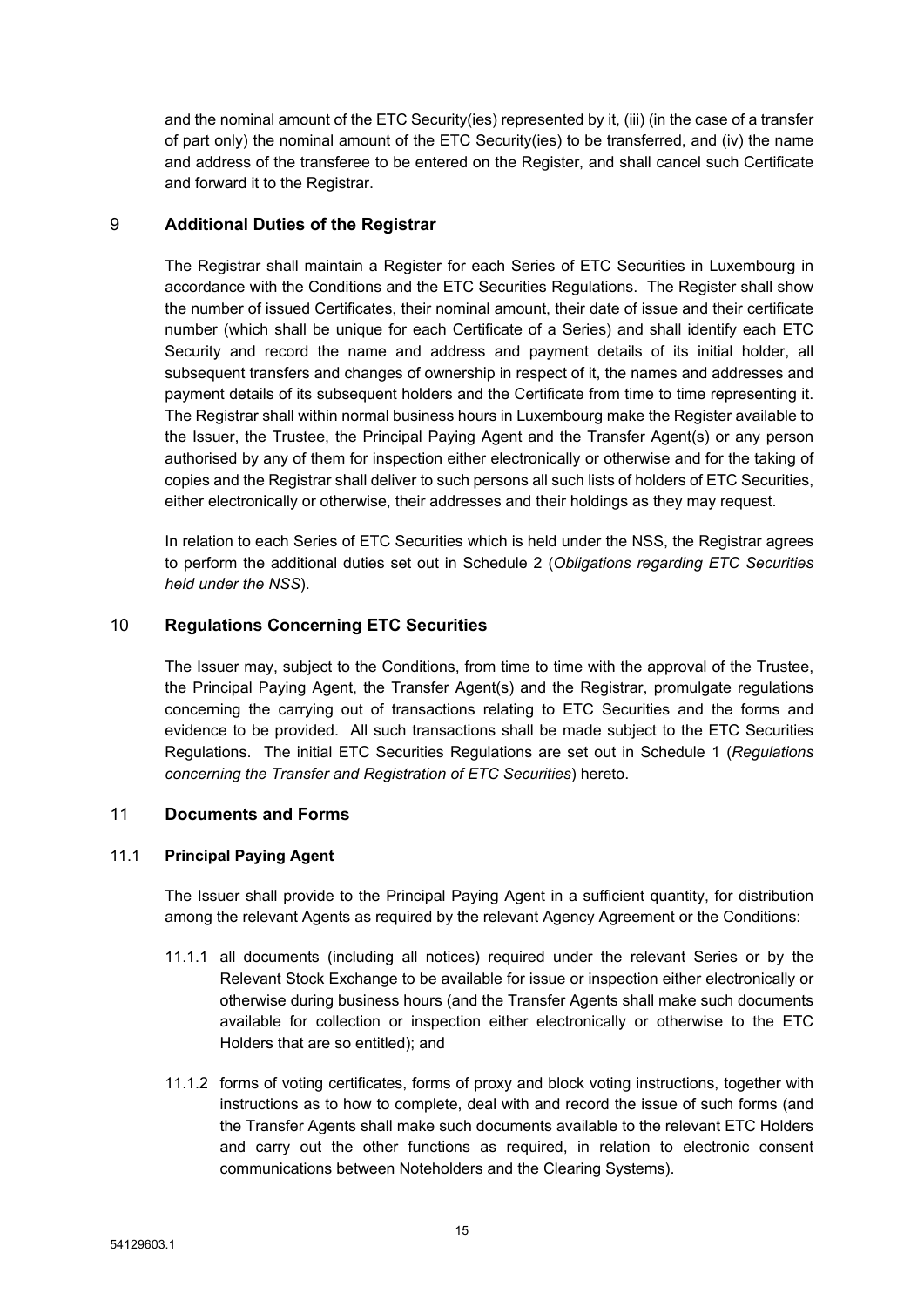## 11.2 **Registrar**

The Issuer shall provide the Registrar with enough blank Certificates (including Global Registered Securities) to meet the Transfer Agents' and the Registrar's anticipated requirements for Certificates upon the issue and transfer of each Series of ETC Securities and for the purpose of issuing replacement Certificates.

## 11.3 **ETC Securities etc. held by Agents**

Each Agent (i) acknowledges that all forms of ETC Securities delivered to and held by it pursuant to the relevant Agency Agreement shall be held by it in safekeeping only and it shall not be entitled to and shall not claim any lien or other security interest on such forms, (ii) shall only use such forms in accordance with the relevant Agency Agreement, (iii) shall maintain all such forms in safekeeping, (iv) shall take such security measures as may reasonably be necessary to prevent their theft, loss or destruction and (v) shall keep an inventory of all such forms and make it available to the Issuer, the Trustee and the other Agents at all reasonable times.

## <span id="page-17-0"></span>12 **Fees and expenses**

## 12.1 **Fees**

The Issuer shall pay to the Principal Paying Agent the fees and expenses in respect of the Agents' services as separately agreed with the Principal Paying Agent and the Issuer need not concern itself with their apportionment between the relevant Agents.

### 12.2 **Costs**

The Issuer shall also pay on demand all out-of-pocket expenses (including, without limitation, legal, fax and postage expenses) properly incurred by the Agents in connection with the duties and obligations performed by the Agents in accordance with the terms of the relevant Agency Agreement together with any applicable value added tax, sales, stamp, issue, registration, documentary or other taxes or duties.

## <span id="page-17-1"></span>13 **Indemnity**

## <span id="page-17-2"></span>13.1 **Indemnity by the Issuer**

Subject to the provisions of Clause [18](#page-25-0) (*Limited Recourse and [Non-Petition](#page-25-0)*), the Issuer shall indemnify each Agent against any loss, liability, cost, claim, action, demand or expense (including, but not limited to, all properly incurred costs, fees, charges and expenses paid or incurred in disputing or defending any of the foregoing) that it may incur or that may be made against it arising out of or in relation to or in connection with its appointment or the exercise of its functions, except such as may result from its own negligence, fraud or wilful default. Any Agent that effectively resigns its appointment pursuant to Clauses [15.2](#page-22-1) (*[Resignation](#page-22-1)*) and [15.3](#page-22-2) (*Condition to resignation and [termination](#page-22-2)*) shall still be permitted to make a claim under this Clause [13.1](#page-17-2) (*[Indemnity](#page-17-2) by the Issuer*) to the extent such claim relates to a loss, liability, cost, claim, action, demand or expense covered by this Clause [13.1](#page-17-2) (*[Indemnity](#page-17-2) by the Issuer*) that arose prior to such effective resignation.

# <span id="page-17-3"></span>13.2 **Indemnity by the Agents**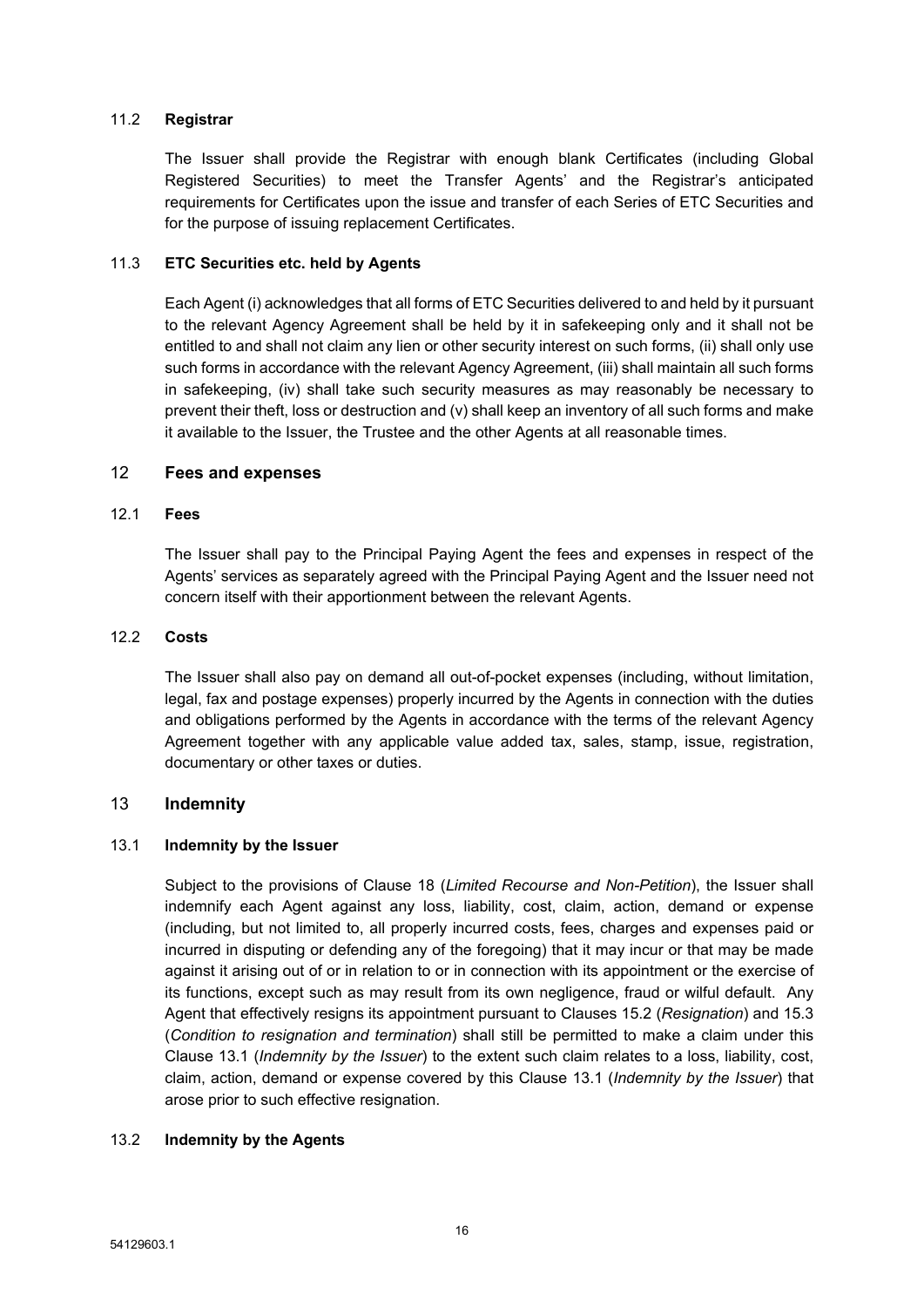Each Agent shall severally indemnify the Issuer against any direct loss, liability, cost, claim, action, demand or expense (including, but not limited to, all properly incurred costs, charges and expenses paid or incurred in disputing or defending any of the foregoing) that the Issuer may incur or that may be made against it as a result of such Agent's negligence, fraud or wilful default. Any Agent that effectively resigns its appointment pursuant to Clauses [15.2](#page-22-1) (*[Resignation](#page-22-1)*) and [15.3](#page-22-2) (*Condition to resignation and [termination](#page-22-2)*) shall still be liable to the Issuer in respect of any claim the Issuer has under this Clause [13.2](#page-17-3) (*[Indemnity](#page-17-3) by the Agents*) to the extent such claim relates to a loss, liability, cost, claim, action, demand or expense covered by this Clause [13.2](#page-17-3) (*[Indemnity](#page-17-3) by the Agents*) that arose prior to such effective resignation.

## 13.3 **Survival of indemnity**

These indemnities shall survive the termination and expiry of the relevant Agency Agreement and/or the relevant Agents no longer being Agents under the relevant Agency Agreement.

# <span id="page-18-0"></span>14 **General**

## 14.1 **Agent liability to Issuer**

Each of the Agents will only be liable to the Issuer for direct losses, liabilities, costs, expenses and demands arising directly from the performance of its obligations under the relevant Agency Agreement suffered by or occasioned to the Issuer ("**Losses**") to the extent that such Agent has been negligent, fraudulent or in wilful default in respect of its obligations under the relevant Agency Agreement. For the avoidance of doubt, the failure of any of the Paying Agents to make a claim for payment on the Issuer, or to inform any other paying agent or Clearing System of a failure on the part of the Issuer to meet any such claim or to make a payment by the stipulated date, shall not be deemed to constitute negligence, fraud or wilful default on the part of such Paying Agent. The Agents shall not otherwise be liable or responsible for any losses, liabilities, costs, expenses or demands which may result from anything done or omitted to be done by it in connection with the relevant Agency Agreement.

## 14.2 **Indirect, consequential and punitive losses**

Under no circumstances shall any Agent be liable to, or be required to indemnify, the Issuer or any third party for (i) indirect, punitive, special or consequential losses or indirect, punitive or consequential damages of any kind whatsoever, including, but not limited to (ii) loss of business opportunity (iii) loss of goodwill or reputation or (iv) loss of profit, in each case to the extent any such losses arise in connection with the relevant Agency Agreement, notwithstanding that such losses were or may have been foreseeable or that such Agent was advised or was aware of the possibility of such losses and regardless of whether the claim to any such loss or damage under (i), (ii), (iii) or (iv) above is made in negligence, for breach of contract or otherwise.

## 14.3 **No agency or trust**

In acting under the relevant Agency Agreement the Agents shall have no obligation towards or relationship of agency or trust with the holder of any ETC Security of the relevant Series.

## 14.4 **Holder to be treated as owner**

Except as otherwise required by law, the Issuer and each Agent shall treat the holder of an ETC Security as its absolute owner as provided in the Conditions and shall not be liable for doing so.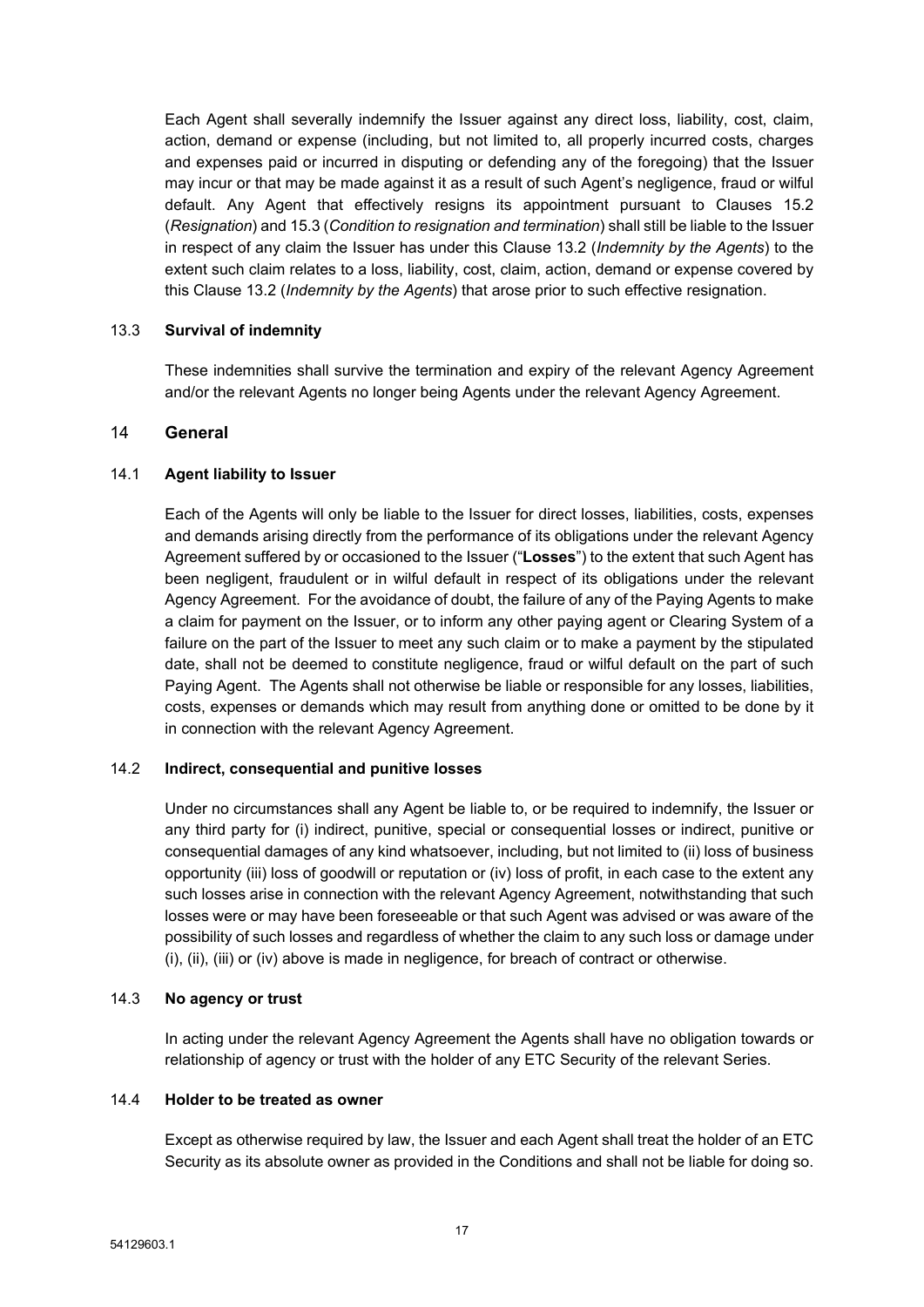### 14.5 **No lien**

No Agent shall exercise any lien, right of set-off or similar claim against any holder of an ETC Security of the relevant Series in respect of moneys payable by it pursuant to the relevant Agency Agreement.

### 14.6 **Taking of advice**

Each Agent may, at the expense of the Issuer, consult on any legal matter any legal or other professional advisers selected by it, who may be employees of or advisers to the Issuer, and it shall not be liable in respect of anything done, or omitted to be done, relating to that matter in accordance with the opinion of such adviser(s).

## 14.7 **Reliance on documents etc.**

No Agent shall be liable in respect of anything done or suffered by it in reliance on an ETC Security or other document or information from any electronic or other source reasonably believed by it to be genuine and to have been signed or otherwise given or disseminated by the proper parties in each case received by it in connection with the performance of its duties under the relevant Agency Agreement.

# 14.8 **Other relationships**

Any Agent and any other person, whether or not acting for itself, may acquire, hold or dispose of any ETC Security or other security (or any interest therein) of the Issuer or any other person, may enter into or be interested in any contract or transaction with any such person, and may act on, or as depositary, trustee or agent for, any committee or body of holders of securities of any such person, in each case with the same rights as it would have had if that Agent were not an Agent and need not account for any profit.

## <span id="page-19-1"></span>14.9 **Funds received subject to Security**

All funds received from the Issuer in relation to the relevant Series and held by the Principal Paying Agent shall be subject to the Security created by or pursuant to the relevant Irish Law Security Trust Deed.

## <span id="page-19-0"></span>14.10 **List of Authorised Persons**

The Issuer and, following the enforcement of the Security in respect of the relevant Series, the Security Trustee shall provide the Principal Paying Agent (for itself and for delivery to the Registrar, the Transfer Agent(s) and the Account Bank) with a copy of the certified list of persons authorised to take action on behalf of the Issuer, or following the enforcement of the Security in respect of the relevant Series, the Security Trustee, in connection with the relevant Agency Agreement ("**Authorised Persons**") and shall notify the Principal Paying Agent and each other Agent immediately in writing if any of such persons ceases to be so authorised or if any additional person becomes so authorised. Unless and until notified of any such change, each of the Agents shall be entitled to rely without any liability upon the certificate(s) delivered to them most recently, and all instructions given in accordance with such certificate(s) shall be binding upon the Issuer.

## 14.11 **Agents entitled to assume performance**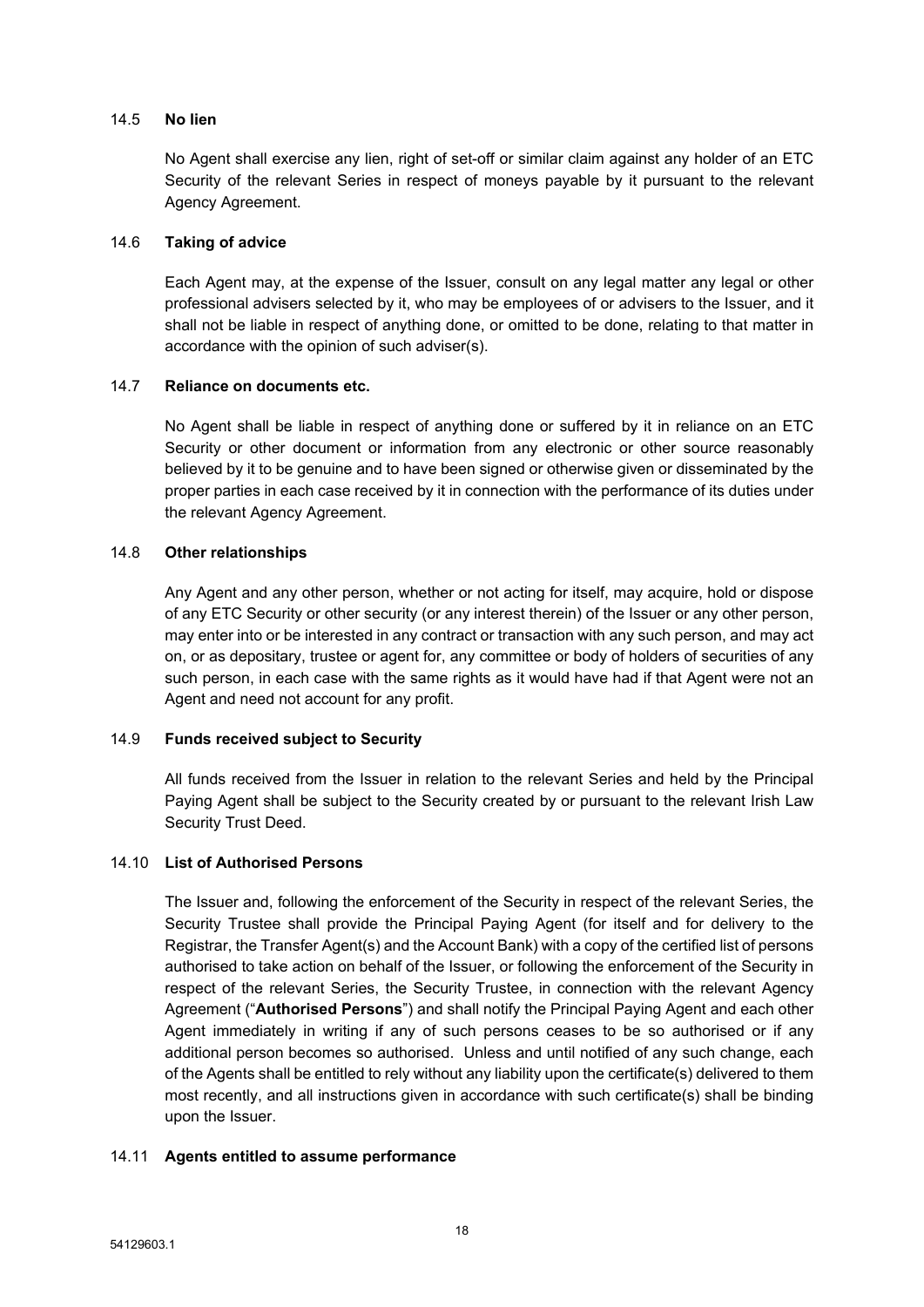No Agent shall have any responsibility to take any action or to do anything to find out if an Event of Default, an Early Redemption Event, a Disruption Event, a substitution of the Metal Reference Price Source or a resignation or termination of an Agent's appointment has occurred and until it receives express notice in writing to the contrary, each Agent may assume that no such event has occurred and that the Issuer and each Transaction Party is performing all its obligations under the Transaction Documents.

## 14.12 **Action contrary to law**

Notwithstanding anything else herein contained, each Agent may refrain without liability from doing anything that would or might in its opinion be contrary to any law of any state or jurisdiction (including but not limited to Ireland, the United States of America or any jurisdiction forming a part of it and England & Wales) or any directive or regulation of any agency of any such state or jurisdiction and may without liability do anything which is, in its opinion, necessary to comply with any such law, directive or regulation.

## <span id="page-20-0"></span>14.13 **Force Majeure**

Notwithstanding anything in the relevant Agency Agreement to the contrary, no Agent shall be responsible or liable for any delay or failure to perform under the relevant Agency Agreement or for any Losses resulting, in whole or in part, from or caused by any event beyond the reasonable control of such Agent or any Affiliate including without limitation: strikes, work stoppages, acts of war, epidemic, terrorism, acts of God, governmental actions, exchange or currency controls or restrictions, devaluations or fluctuations, interruption, loss or malfunction of utilities, communications or any computer (software or hardware) services, the application of any law or regulation in effect now or in the future, or any event in the country in which the relevant duties under the relevant Agency Agreement are performed, (including, but not limited to, nationalisation, expropriation or other governmental actions, regulation of the banking or securities industry, sanctions imposed at national or international level or market conditions) which may affect, limit, prohibit or prevent such performance in full or in part and in no event shall the Agent be obliged to substitute another currency for a currency whose transferability, convertibility or availability has been affected, limited, prohibited or prevented by such law, regulation or event.

## 14.14 **Agents**

Any Agent may outsource, delegate and/or appoint agents, including its Affiliates, on such terms and conditions as it deems appropriate to perform its services hereunder. Provided that such Agent shall have exercised reasonable care in the selection and continued retention of any such agent, it shall not be in any way responsible for any liability incurred by reason of any misconduct or default on the part of any such agent or be bound to supervise or monitor the proceedings or acts of any such agent, provided that to the extent such Agent appoints an Affiliate agent under this Clause [14.13](#page-20-0) (*Force* **[Majeure](#page-20-0)**

[Notwithstanding](#page-20-0) anything in the relevant Agency Agreement to the contrary, no Agent shall be [responsible](#page-20-0) or liable for any delay or failure to perform under the relevant Agency Agreement or for any Losses resulting, in whole or in part, from or caused by any event beyond the [reasonable](#page-20-0) control of such Agent or any Affiliate including without limitation: strikes, work [stoppages,](#page-20-0) acts of war, epidemic, terrorism, acts of God, [governmental](#page-20-0) actions, exchange or currency controls or restrictions, [devaluations](#page-20-0) or fluctuations, interruption, loss or malfunction of utilities, [communications](#page-20-0) or any computer (software or hardware) services, the application of any law or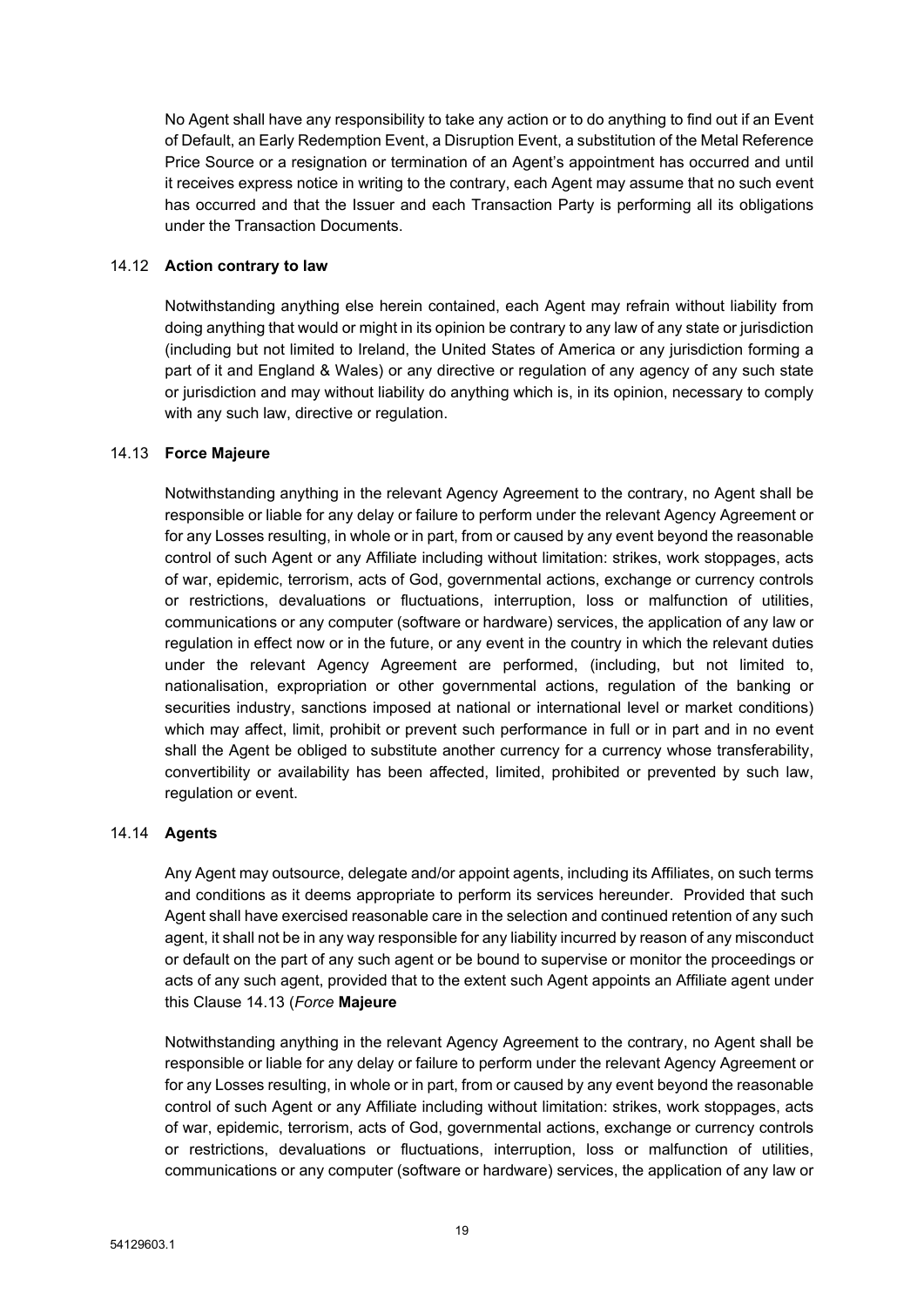[regulation](#page-20-0) in effect now or in the future, or any event in the country in which the relevant duties under the relevant Agency [Agreement](#page-20-0) are performed, (including, but not limited to, [nationalisation,](#page-20-0) expropriation or other governmental actions, regulation of the banking or securities industry, sanctions imposed at national or [international](#page-20-0) level or market conditions) which may affect, limit, prohibit or prevent such [performance](#page-20-0) in full or in part and in no event shall the Agent be obliged to substitute another currency for a currency whose [transferability,](#page-20-0) [convertibility](#page-20-0) or availability has been affected, limited, prohibited or prevented by such law, [regulation](#page-20-0) or event.

**[Agents](#page-20-0)**)*,* such Agent shall be liable for any Losses arising out of the fraud, negligence or wilful default of such Affiliate.

### 14.15 **Information**

Each party shall provide promptly on request to any Agent such information as it shall reasonably require for the purpose of the discharge or exercise of its duties under the relevant Agency Agreement.

### 14.16 **No obligation to monitor**

No Agent shall be under any obligation to monitor or supervise, enquire about or satisfy itself as to the functions or acts of any Transaction Party and shall be entitled to assume, in the absence of express notice in writing to the contrary, that each other Transaction Party is properly performing and complying with its obligations under the Transaction Documents to which it is party.

#### 14.17 **No obligation to expend monies**

No Agent shall be under any obligation to expend or risk its own funds, or to take any action under the relevant Agency Agreement, the Conditions or any other Transaction Document which it expects will result in any expense or liability accruing to it, the payment of which within a reasonable time is not, in its opinion, assured to it.

## 14.18 **Reliance on Certificates**

Whenever in the performance of its duties under the relevant Agency Agreement or the Conditions, an Agent shall deem it desirable that any matter be established by the Issuer or any other Transaction Party prior to taking any action or refraining from any action or suffering any action under this Agency Agreement, the matter shall be deemed to be conclusively established by a certificate signed by two directors of the Issuer or, at any time during the enforcement of the Security by the Trustee, by an Authorised Person of the Trustee and delivered to the relevant Agent and the certificate shall be a full authorisation to such Agent for any action taken or not taken or suffered by it under the provisions of the relevant Agency Agreement in reliance upon the certificate.

#### 14.19 **No obligation to act on conflicting Instructions**

In the event that any Agent receives conflicting, unclear or equivocal Instructions, such Agent shall notify the Issuer as soon as possible, but be entitled not to take any action until such Instructions have been resolved or clarified to its satisfaction, and the relevant Agent shall not be or become liable in any way to any person for any failure to comply with any such conflicting, unclear or equivocal Instructions.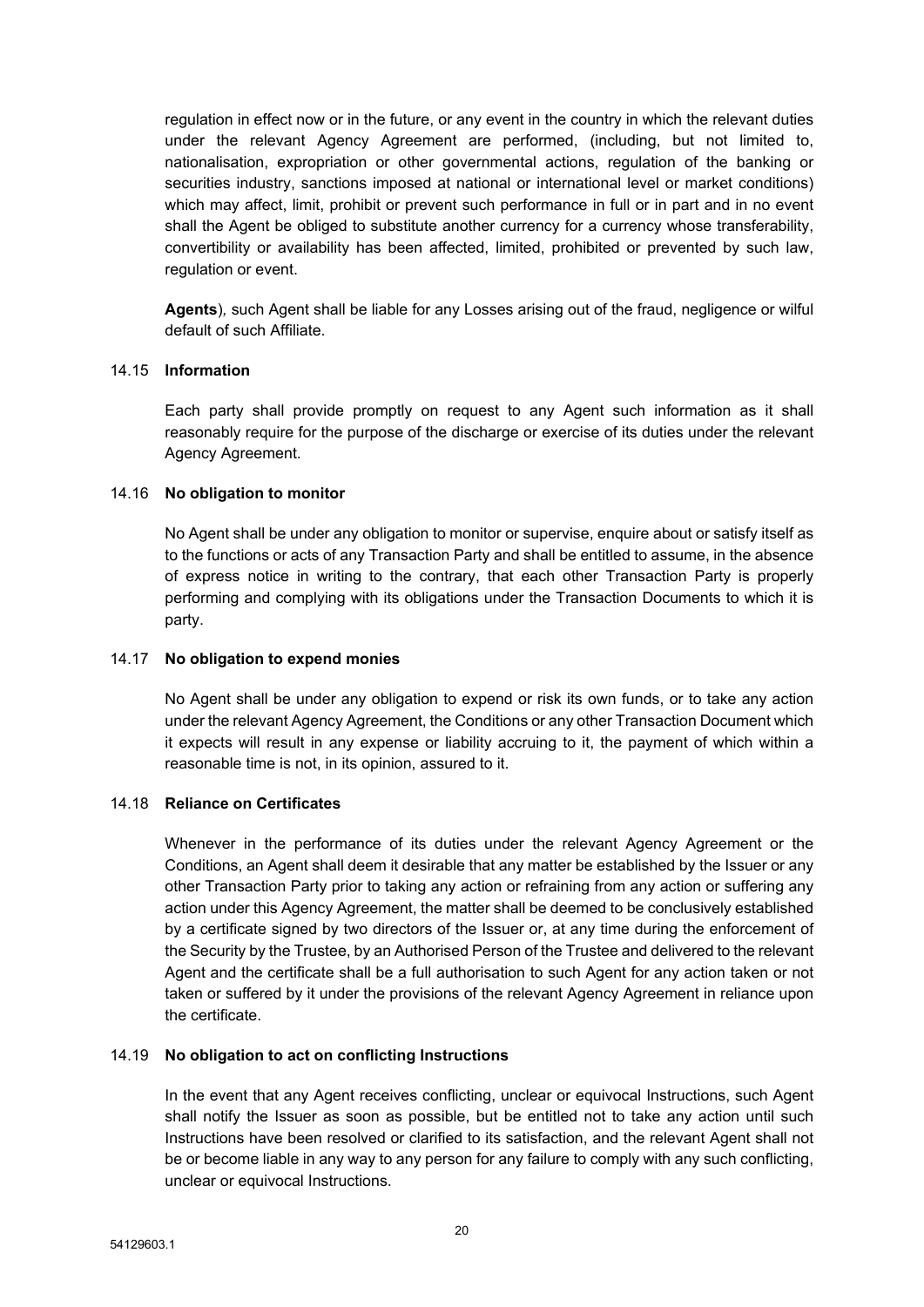### <span id="page-22-5"></span>14.20 **Sanctions**

- <span id="page-22-3"></span>14.20.1 The Issuer covenants and represents that neither it nor any of its Affiliates, subsidiaries, directors or officers are the target or subject of any sanctions enforced by the US Government, (including, without limitation, the Office of Foreign Assets Control of the US Department of the Treasury ("**OFAC**") or the US Department of State), the United Nations Security Council, the European Union, Her Majesty's Treasury, or other relevant sanctions authority (collectively "**Sanctions**").
- <span id="page-22-4"></span>14.20.2 The Issuer covenants and represents that neither it nor any of its Affiliates, subsidiaries, directors or officers will use any repayments / reimbursements made pursuant to the relevant Agency Agreement, (i) to fund or facilitate any activities of or business with any person who, at the time of such funding or facilitation, is the subject or target of Sanctions, (ii) to fund or facilitate any activities of or business with any country or territory that is the target or subject of Sanctions, or (iii) in any other manner that will result in a violation of Sanctions by any person.
- 14.20.3 Clauses [14.20.1](#page-22-3) and [14.20.2](#page-22-4) will not apply if and to the extent that they are or would be unenforceable by reason of breach of (i) any provision of Council Regulation (EC) No 2271/96 of 22 November 1996 (or any law or regulation implementing such Regulation in any member state of the EEA or the United Kingdom or (ii) any similar blocking or anti-boycott law. However, if the aforementioned Council Regulation purports to make compliance with any portion of this Clause [14.20](#page-22-5) (*[Sanctions](#page-22-5)*) unenforceable by the Issuer, the Issuer will nonetheless take such measures as may be necessary to ensure that the Issuer does not use the services in any manner which would cause the Agents to violate Sanctions applicable to the Agents.

## <span id="page-22-0"></span>15 **Changes in Agents**

## <span id="page-22-6"></span>15.1 **Appointment and termination**

In relation to the relevant Series, the Issuer may at any time with the prior written approval of the Trustee appoint additional Agents and/or vary or terminate the appointment of any Agent by giving to the Principal Paying Agent and that Agent at least 30 calendar days' notice to that effect, which notice shall expire at least 15 calendar days before or after any due date for payment in respect of the ETC Securities of that Series. Upon the relevant Issue Deed relating to the relevant Series being executed by or on behalf of the Issuer and any person appointed as an Agent acceding to such Issue Deed, such person shall become a party to the relevant Agency Agreement as if originally named in it and shall act as such Agent in respect of that or those Series in respect of which it is appointed.

## <span id="page-22-1"></span>15.2 **Resignation**

In relation to the relevant Series, any Agent may resign its appointment at any time, without giving any reason and without being responsible for any losses or liabilities incurred in connection with such resignation by giving the Issuer, the Trustee and the Principal Paying Agent at least 30 calendar days' notice to that effect, which notice shall expire at least 15 calendar days before or after any due date for payment in respect of that Series.

### <span id="page-22-2"></span>15.3 **Condition to resignation and termination**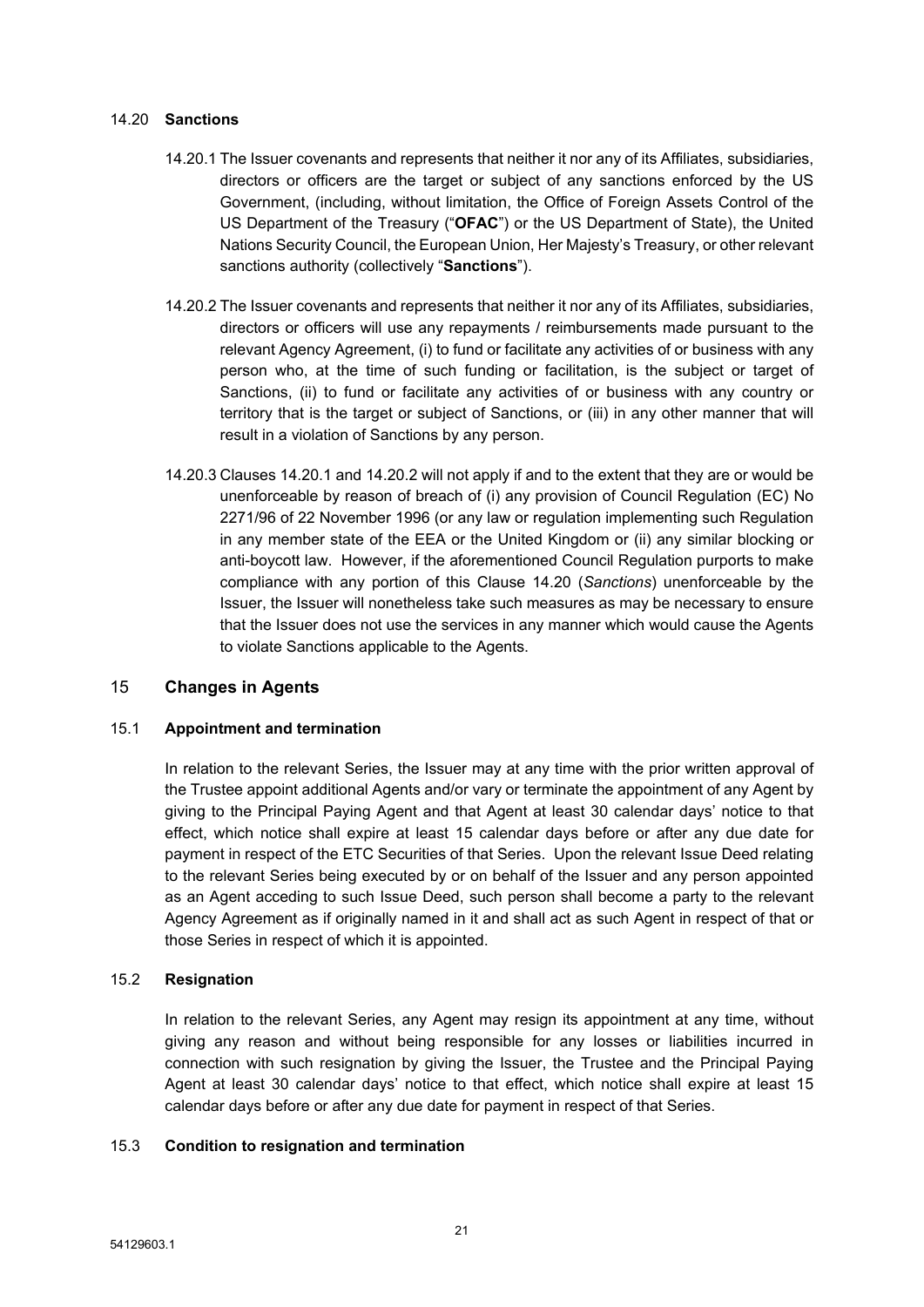Without prejudice to Clause [15.5](#page-23-0) (*Automatic [termination](#page-23-0)*), no such resignation or termination of the appointment of an Agent pursuant to Clause [15.1](#page-22-6) (*[Appointment](#page-22-6) and termination*) shall, however, take effect until a replacement Agent (which in relation to the Principal Paying Agent shall be a bank or trust company) has been appointed and no resignation or termination of the appointment of a Paying Agent shall take effect if there would not then be Paying Agents as required by the Conditions or any Relevant Stock Exchange; provided that if the Issuer shall fail within a period of 15 calendar days of notice of resignation by any relevant Agent to appoint a successor to such Agent in circumstances where a successor for such Agent is required to be appointed pursuant to the Conditions of the relevant Series, the Agent that has given notice of resignation shall be entitled to select a leading international bank of recognised good standing and repute acceptable to the Issuer and the Trustee to act as successor Agent and the Issuer shall appoint that bank as the successor Agent. The Issuer undertakes to obtain the prior written approval of the Trustee (such approval to be given promptly and not to be unreasonably withheld) to any appointment or termination by it and to take appropriate steps to notify any such resignation, appointment or termination to the holders of the ETC Securities pursuant to Clause [15.8](#page-24-2) (*[Notices](#page-24-2)*).

## <span id="page-23-1"></span>15.4 **Change of office**

If an Agent changes the address of its specified office it shall give the Issuer and the Transaction Parties at least 60 calendar days' notice of the change, giving the new address and the date on which the change is to take effect.

## <span id="page-23-0"></span>15.5 **Automatic termination**

The appointment of any Agent shall forthwith terminate if (i) that Agent becomes incapable of acting, is dissolved (other than pursuant to a consolidation, amalgamation or merger), is adjudged bankrupt or insolvent, files a voluntary petition in bankruptcy, makes a general assignment, arrangement or composition with or for the benefit of its creditors, consents to the appointment of a receiver, an administrator, liquidator or other similar official of either the entity or all or substantially all its assets or admits in writing its inability to pay or meet its debts as they mature or suspends payment thereof, or if a resolution is passed or an order made for the winding-up, official management, liquidation or dissolution of such entity (other than pursuant to a consolidation, amalgamation or merger), a receiver, administrator, liquidator or other similar official of either the entity or all or substantially all its assets is appointed, a court order is entered approving a petition filed by or against it under applicable bankruptcy or insolvency law, or a public officer takes charge or control of the entity or its property or affairs for the purpose of liquidation.

## 15.6 **Delivery of records**

If the Principal Paying Agent or the Registrar resigns or its appointment is terminated, the Principal Paying Agent shall on the date on which the resignation or termination takes effect pay to the new Principal Paying Agent any amount held by it for payment in respect of the ETC Securities and the Principal Paying Agent or the Registrar (as the case may be) shall deliver to the new Principal Paying Agent or Registrar the records kept by it and all documents and forms held by it pursuant to the relevant Agency Agreement.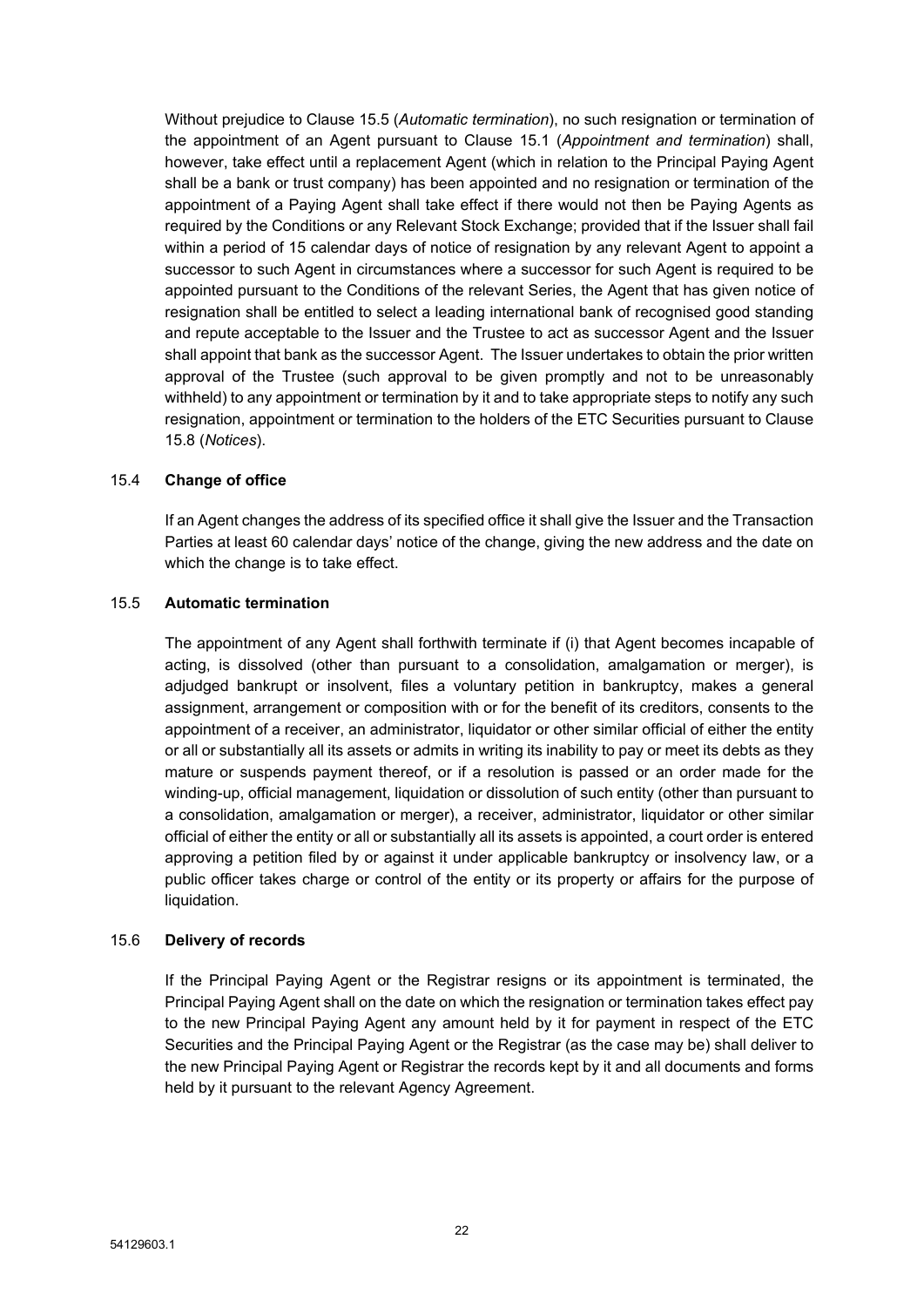### <span id="page-24-3"></span>15.7 **Successor corporations**

A corporation into which an Agent is merged or converted or with which it is consolidated or that results from a merger, conversion or consolidation to which it is a party shall, to the extent permitted by applicable law, be the successor Agent under the relevant Agency Agreement without further formality. The Agent concerned shall forthwith notify such an event to the other parties to the relevant Agency Agreement.

### <span id="page-24-2"></span>15.8 **Notices**

The Issuer shall give ETC Holders and the Trustee at least 15 calendar days' notice of any proposed appointment, termination, resignation or change under Clauses [15.1](#page-22-6) (*[Appointment](#page-22-6) and [termination](#page-22-6)*) to [15.4](#page-23-1) (*[Change](#page-23-1) of office*) of which it is aware and, as soon as reasonably practicable, notice of any succession under Clause [15.7](#page-24-3) (*Successor [corporations](#page-24-3)*) of which it is aware. The Issuer shall give ETC Holders and the Trustee, as soon as reasonably practicable, notice of any termination under Clause [15.5](#page-23-0) (*Automatic [termination](#page-23-0)*) of which it is aware.

### <span id="page-24-0"></span>16 **Communications**

### 16.1 **Method**

Each communication under the relevant Agency Agreement shall be made by fax, electronic communication or otherwise in writing. Each communication or document to be delivered to any party under the relevant Agency Agreement shall be sent to that party at the fax number, postal address or electronic address, and marked for the attention of the person (if any) from time to time designated by that party to each other party for the purpose of the relevant Agency Agreement. The initial fax number, postal address, electronic address and person so designated are set out in the relevant Issue Deed.

#### 16.2 **Deemed receipt**

Any communication from any party to any other under the relevant Agency Agreement shall be effective (if by fax) when the relevant delivery receipt is received by the sender, (if by post) on the day it is delivered in the case of recorded delivery and three calendar days in the case of inland post or seven calendar days in the case of overseas post after despatch or, if earlier, when delivered and (if by electronic communication) when the relevant receipt of such communication being read is given or, where no read receipt is requested by the sender, at the time of sending, provided that no delivery failure notification is received by the sender within 24 hours of sending such communication; provided that any communication which is received (or deemed to take effect in accordance with the foregoing) outside business hours or on a nonbusiness day in the place of receipt shall be deemed to take effect at the opening of business on the next following business day in such place. Any communication delivered to any party under the relevant Agency Agreement which is to be sent by fax or electronic communication will be written legal evidence. A copy of any communication to any of the other Agents shall be sent to the Principal Paying Agent at its designated postal address, electronic address or fax number, as appropriate, for the attention of the Principal Paying Agent's designated person.

## <span id="page-24-1"></span>17 **Notices**

#### <span id="page-24-4"></span>17.1 **Publication**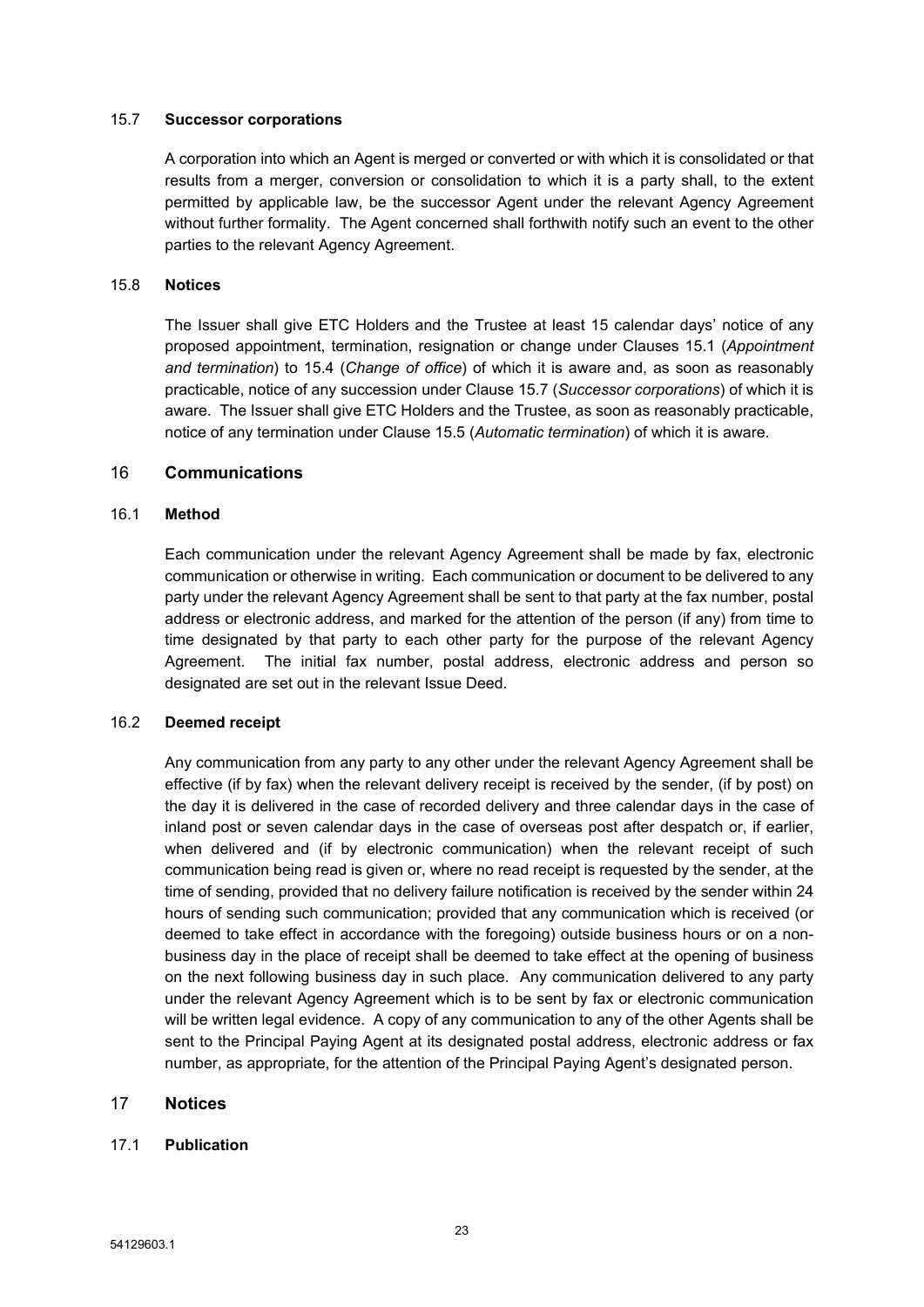On behalf of and at the request and expense of the Issuer, the Principal Paying Agent shall arrange for the publication of all notices to ETC Holders of the relevant Series to be given by the Issuer in accordance with the relevant Agency Agreement and the Conditions. Notices to ETC Holders shall be published in accordance with the Conditions and, unless the Trustee otherwise directs, shall only be published in a form which has been approved by the Trustee. For the avoidance of doubt, this Clause [17.1](#page-24-4) (*[Publication](#page-24-4)*) shall not extend to the publication of notices required to be given by the Issuer to a regulatory information service unless such notices are also required to be given by the Issuer under the relevant Agency Agreement and/or the Conditions.

## 17.2 **Publication by the Issuer**

Any notice to the ETC Holders published by the Issuer which is not published through the Principal Paying Agent shall be copied to the Principal Paying Agent prior to or contemporaneously with its publication.

### 17.3 **Notices from ETC Holders**

The Principal Paying Agent shall promptly forward to the Issuer any notice received by it from an ETC Holder.

### 17.4 **Copies to the Trustee**

The Issuer or, in the case of notices to be published by the Principal Paying Agent, the Principal Paying Agent on behalf of the Issuer shall promptly submit to the Trustee two copies of the form of every notice to be given to ETC Holders for approval and send to the Trustee two copies of every such notice once published.

#### 17.5 **Notices to be in English**

Any notice delivered by the Issuer to an Agent must be in the English language or accompanied by a certified translation in English.

## <span id="page-25-0"></span>18 **Limited Recourse and Non-Petition**

### 18.1 **General Limited Recourse**

Each party to the relevant Agency Agreement acknowledges and agrees that, in respect of the relevant Series, the Transaction Parties and the ETC Holders shall have recourse only to the Secured Property in respect of the ETC Securities, subject always to the Security, and not to any other assets of the Issuer. If, following realisation in full of the Secured Property (whether by way of liquidation or enforcement) and application of available cash sums as provided in Condition 5 *(Security and Application of Proceeds)*, the Trust Deed and the Security Documents, as applicable, any outstanding claim against, or debt, liability or obligation of the Issuer in respect of the Secured Issuer Obligations or Other Issuer Obligations remains unpaid, then such outstanding claim, debt, liability or obligation shall be extinguished and no debt shall be owed by the Issuer in respect thereof.

#### 18.2 **No recourse to any shareholder, officer, agent, employee or director of the Issuer**

None of the Transaction Parties, the ETC Holders or any other person acting on behalf of any of them shall be entitled to take any steps (i) at any time against any of the Issuer's officers,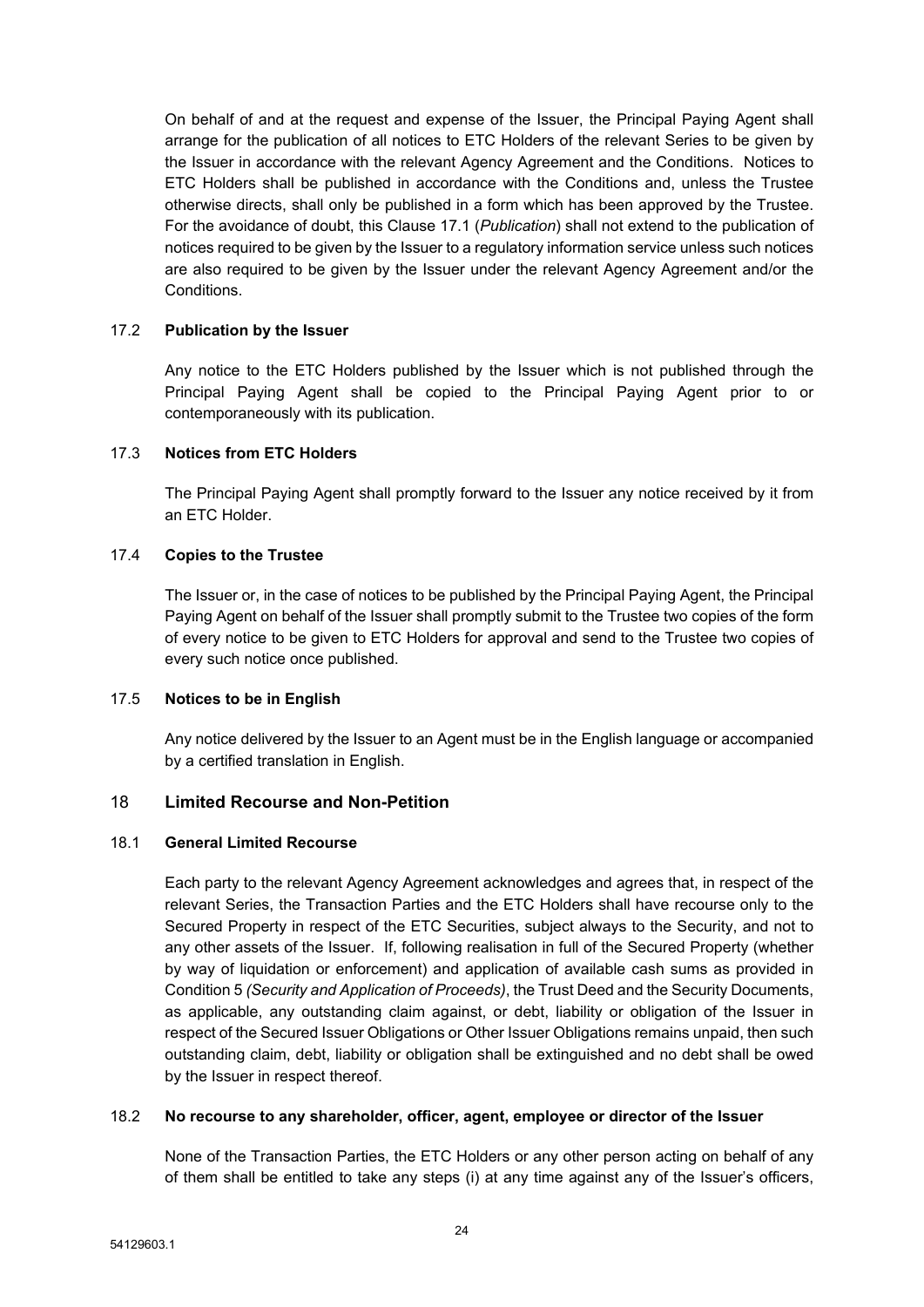shareholders, agents, employees, corporate service providers or directors or (ii) following extinguishment in accordance with this Clause [18](#page-25-0) (*Limited Recourse and [Non-Petition](#page-25-0)*), against the Issuer, in each case, to recover any further sum in respect of the extinguished claim, debt, liability or obligation and no debt shall be owed to any such persons by the Issuer in respect of such further sum. It being expressly agreed and understood that the ETC Securities and Transaction Documents are corporate obligations of the Issuer. Each party agrees, that no personal liability shall attach to or be incurred at any time by the shareholders, officers, agents, employees, corporate service providers or directors of the Issuer, or any of them, under or by reason of any of the obligations, covenants or agreements of the Issuer contained in the ETC Securities or any Transaction Document or implied therefrom, and any and all personal liability of every such shareholder, officer, agent, employee, corporate service provider or director for breaches by the Issuer of any such obligations, covenants or agreements, either at law or by statute or constitution, of every such shareholder, officer, agent, employee, corporate service provider or director is hereby deemed expressly waived by the Transaction Parties and the ETC Holders.

### 18.3 **Non-Petition**

None of the Transaction Parties, the ETC Holders or any person acting on behalf of any of them may at any time bring, institute, or join with any other person in bringing, instituting or joining any insolvency, administration, bankruptcy, winding-up, liquidation, examinership or any other similar proceedings (whether court-based or otherwise) in relation to the Issuer or any of its assets, and none of them shall have any claim arising with respect to the assets and/or property (i) attributable to any other securities issued by the Issuer (save for any further securities which form a single series with the ETC Securities) or (ii) not attributable to any particular Series, save for lodging a claim in the liquidation of the Issuer which is initiated by another non-Affiliated party or taking proceedings to obtain a declaration as to the obligations of the Issuer (provided such proceedings do not constitute insolvency or liquidation proceedings) and without limitation to the Security Trustee's right to enforce and/or realise the security constituted by the Security Documents (including by appointing a receiver or an administrative receiver but provided that such actions do not constitute insolvency or liquidation proceedings).

#### 18.4 **Survival**

The provisions of this Clause [18](#page-25-0) (*Limited Recourse and [Non-Petition](#page-25-0)*) shall survive notwithstanding any redemption of the relevant Series or the termination or expiration of any Transaction Document.

#### 18.5 **Enforcement**

Each Agent acknowledges and agrees that only the Security Trustee may enforce the Security over the Secured Property in accordance with, and subject to the terms of, the Security Documents.

## <span id="page-26-0"></span>19 **Governing Law and Submission to Jurisdiction**

#### 19.1 **Governing law**

The relevant Agency Agreement, and any non-contractual obligations arising out of or in connection with it shall be governed by and construed in accordance with the laws of Ireland.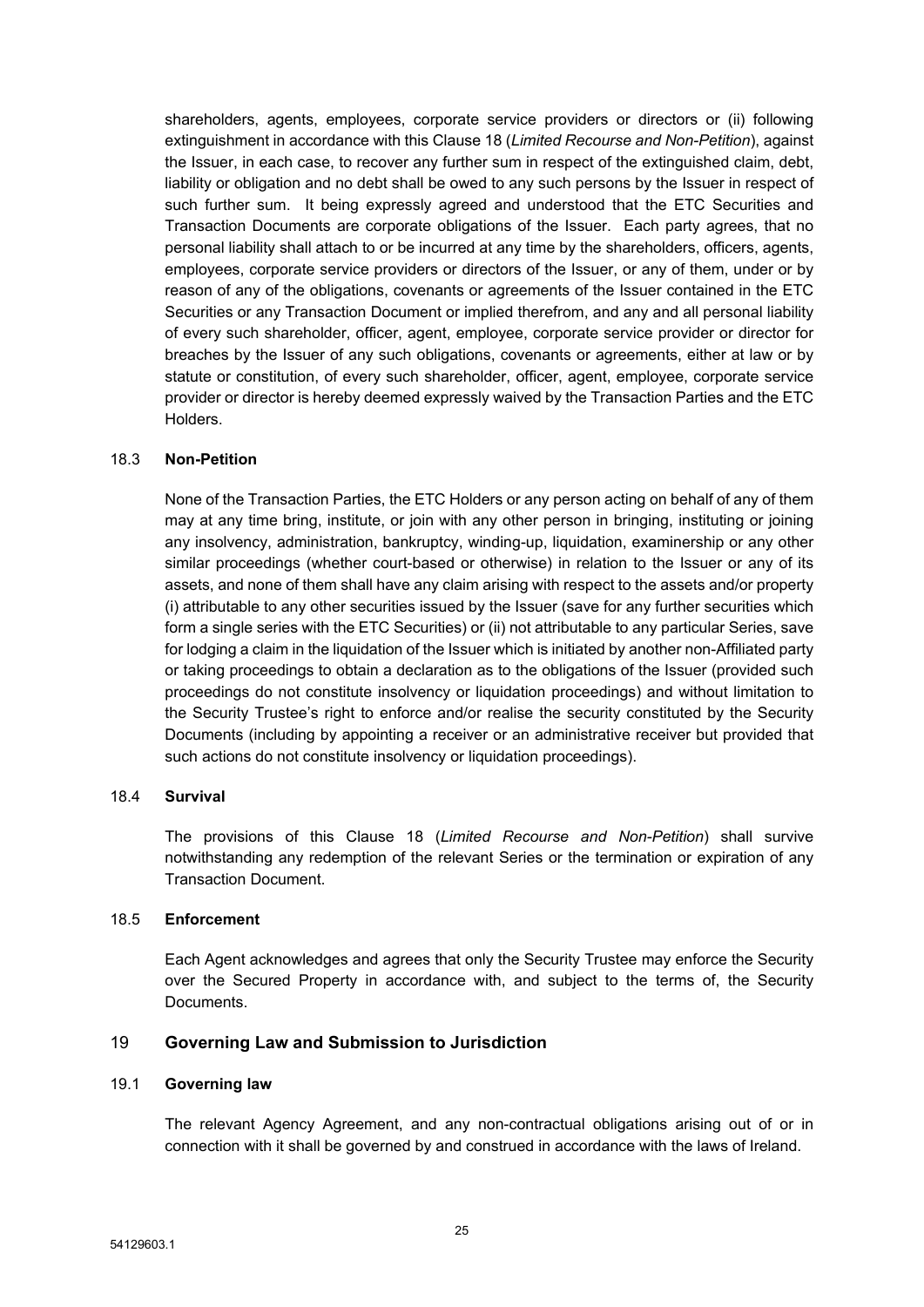#### 19.2 **Jurisdiction**

The courts of Ireland are to have non-exclusive jurisdiction to settle any disputes that may arise out of or in connection with the relevant Agency Agreement and accordingly any legal action or proceedings arising out of or in connection with the relevant Agency Agreement ("**Proceedings**") may be brought in such courts. The parties hereto irrevocably submit to the jurisdiction of such courts and waive any objections to Proceedings in such courts on the ground of venue or on the ground that the Proceedings have been brought in an inconvenient forum. These submissions are for the benefit of each of the other parties to the relevant Agency Agreement and shall not limit the right of any of them to take Proceedings in any other court of competent jurisdiction nor shall the taking of Proceedings in one or more jurisdictions preclude any of them from taking Proceedings in any other jurisdiction (whether concurrently or not).

## <span id="page-27-0"></span>19.3 **Service of process**

In respect of a Series, each of the Agents, the Trustee, the Security Trustee, the Custodian and the Metal Counterparties agree to appoint, on or around the Series Issue Date, a process agent as its agent to receive, for and on its behalf, service of process in any Proceedings in Ireland. The process agent in respect of each such party appointing a process agent shall either (i) be the party specified as its process agent for the Series in the Issue Deed for the first Tranche for such Series or (ii) if no such process agent is specified in such Issue Deed in respect of such party, be notified to the Trustee as soon as reasonably practicable following its appointment. Service of process on any such process agent shall be deemed valid service upon the party appointing such process agent, whether or not it is forwarded to and received by the appointing party. Each Transaction party appointing a process agent shall inform the Trustee in writing of any change in its process agent's address within 28 calendar days of such change. If for any reason any such process agent ceases to be able to act as such or no longer has an address in Ireland, each party who has appointed such process agent irrevocably agrees to appoint a substitute process agent in Ireland and to deliver to the Trustee a copy of the substitute process agent's written acceptance of that appointment, within 14 calendar days. Each party appointing a process agent irrevocably consents to any process in any Proceedings anywhere being served by mailing a copy by registered post to it in accordance with Clause [16](#page-24-0) (*[Communications](#page-24-0)*). However, nothing in this Clause [19.3](#page-27-0) (*Error! Not a valid bookmark [self-reference.](#page-27-0)*) shall affect the right to serve process in any other manner permitted by law.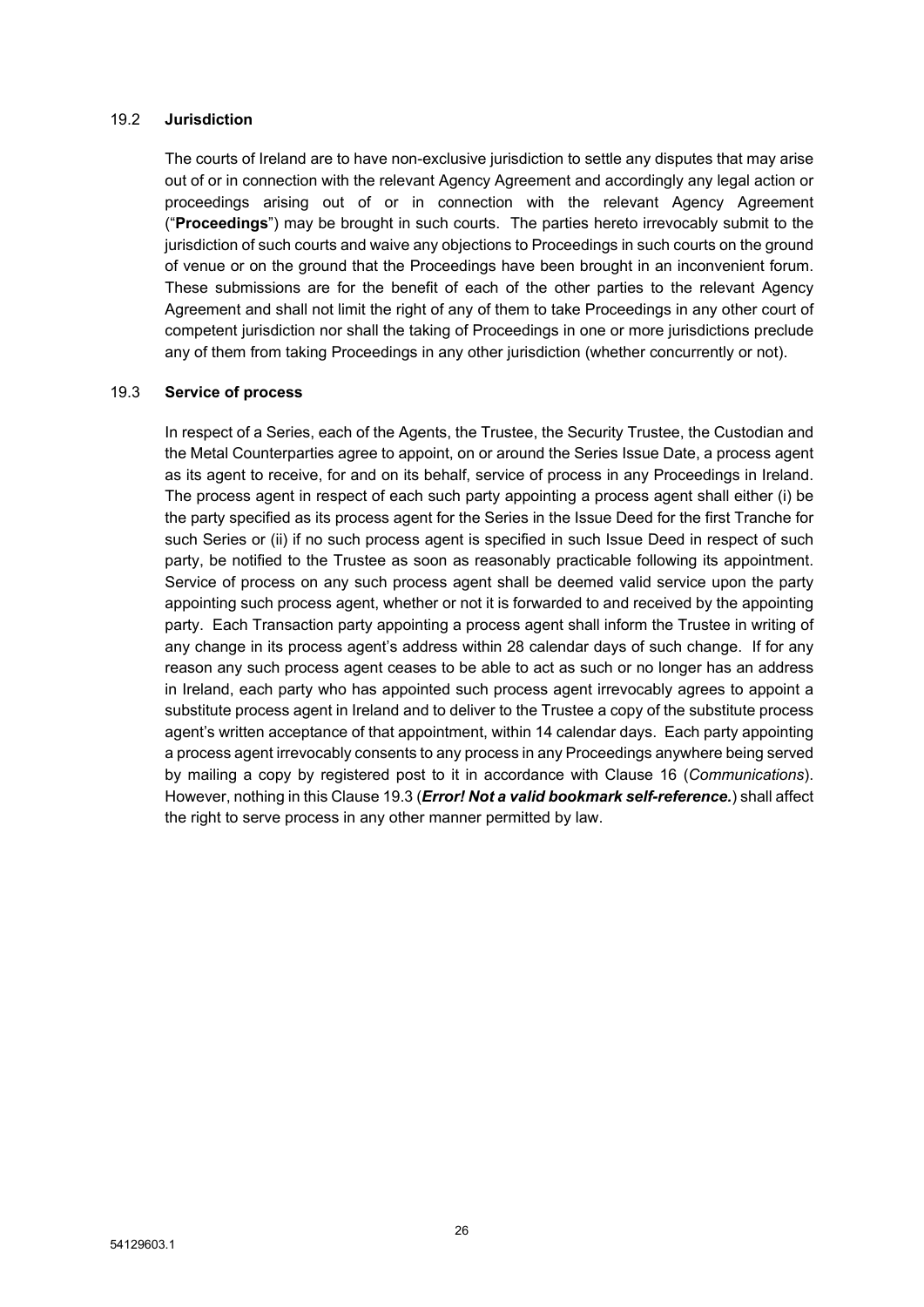# 20 **Better preservation of rights**

- 20.1 The Trustee executes the relevant Agency Agreement as note trustee in the exercise of the powers and authority conferred and vested in it under the relevant Trust Deed as trustee on behalf of the ETC Holders. It will exercise its powers and authority under the relevant Agency Agreement in the manner provided for in the relevant Trust Deed and, in so acting, the Trustee shall have the protection, immunities, rights, powers, authorisations, indemnities and benefits conferred on it under and by the relevant Trust Deed.
- 20.2 The Security Trustee executes the relevant Agency Agreement as security trustee in the exercise of the powers and authority conferred and vested in it under the relevant Irish Law Security Trust Deed as security trustee on behalf of the Secured Creditors. It will exercise its powers and authority under the relevant Agency Agreement in the manner provided for in the relevant Irish Law Security Trust Deed and, in so acting, the Security Trustee shall have the protections, immunities, rights, powers, authorisations, indemnities and benefits conferred on it under and by the relevant Irish Law Security Trust Deed.
- 20.3 Each of the Trustee and the Security Trustee has agreed to become a party to the relevant Agency Agreement for the better preservation and enforcement of its rights under such agreement and shall not assume any liabilities or obligations under such agreement unless such obligation or liability is expressly assumed by it thereunder.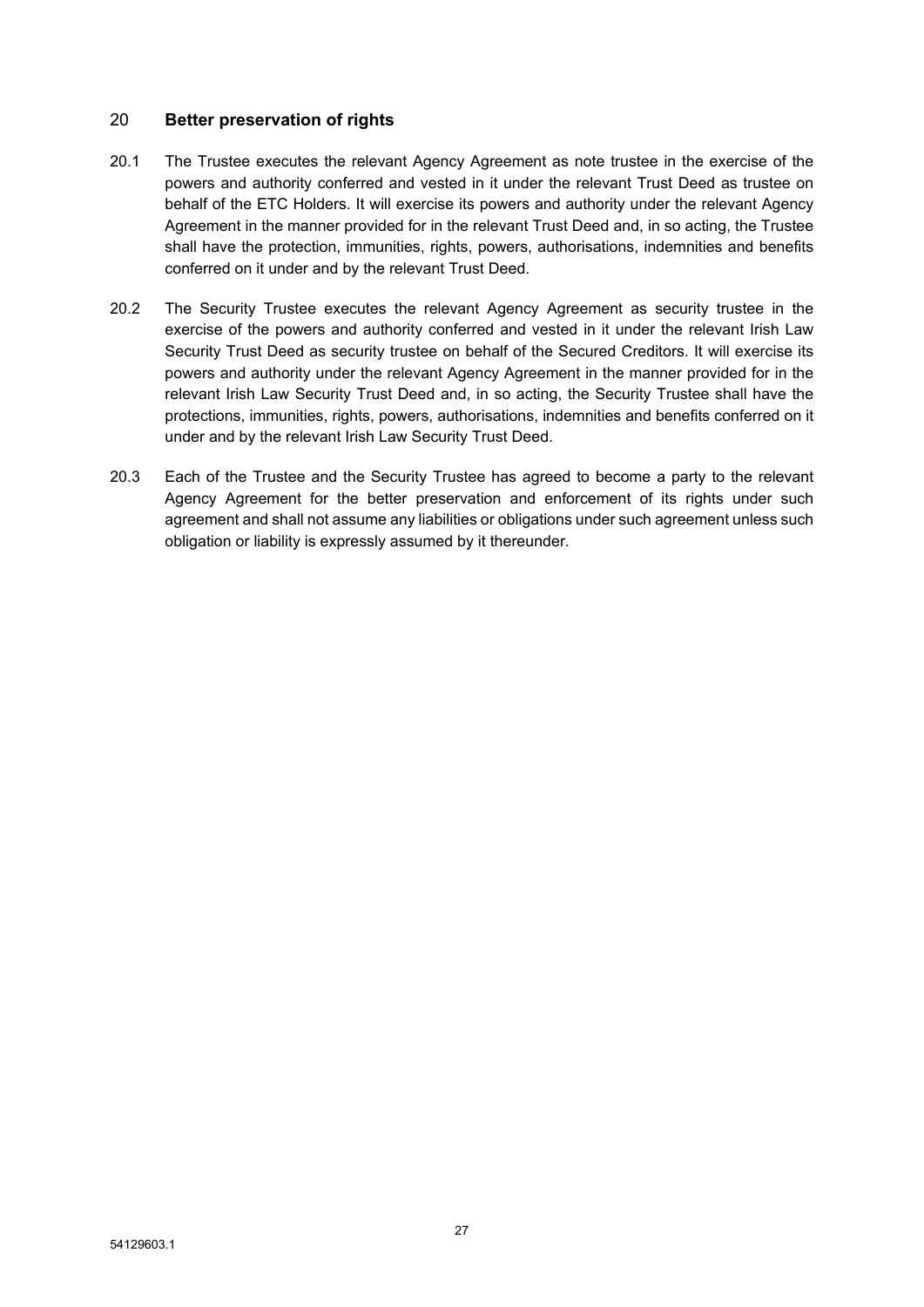# <span id="page-29-0"></span>**Schedule 1**

### <span id="page-29-1"></span>**Regulations concerning the Transfer and Registration of ETC Securities**

These provisions are applicable separately to each Series.

- **1** Each Certificate shall represent an integral number of ETC Securities.
- **2** Unless otherwise requested by them and agreed by the Issuer and save as provided in the Conditions, each ETC Holder of more than one ETC Security shall be entitled to receive only one Certificate in respect of his holding.
- **3** Unless otherwise requested by them and agreed by the Issuer and save as provided in the Conditions, the joint holders of one or more ETC Securities shall be entitled to receive only one Certificate in respect of their joint holding which shall, except where they otherwise direct, be delivered to the joint holder whose name appears first in the register of the holders of ETC Securities in respect of the joint holding. All references to "**holder**", "**transferor**" and "**transferee**" shall include joint holders, transferors and transferees.
- **4** The executors or administrators of a deceased holder of ETC Securities (not being one of several joint holders) and, in the case of the death of one or more of joint holders, the survivor or survivors of such joint holders shall be the only persons recognised by the Issuer as having any title to such ETC Securities.
- **5** Any person becoming entitled to ETC Securities in consequence of the death or bankruptcy of the holder of such ETC Securities may, upon producing such evidence that he holds the position in respect of which he proposes to act under this paragraph or of his title as the Transfer Agent or the Registrar shall require (including legal opinions), be registered himself as the holder of such ETC Securities or, subject to the preceding paragraphs as to transfer, may transfer such ETC Securities. The Issuer, the Transfer Agent(s) and the Registrar may retain any amount payable upon the ETC Securities to which any person is so entitled until such person shall be so registered or shall duly transfer the ETC Securities.
- **6** Upon the initial presentation of a Certificate representing ETC Securities to be transferred or in respect of which an option is to be exercised or any other ETC Holders' right to be demanded or exercised, the Transfer Agent or the Registrar to whom such ETC Security is presented shall request reasonable evidence as to the identity of the person (the "**Presentor**") who has executed the form of transfer on the Certificate or other accompanying notice or documentation, as the case may be, if such signature does not conform to any list of duly authorised specimen signatures supplied by the registered holder. If the signature corresponds with the name of the registered holder, such evidence may take the form of a certifying signature by a notary public or a recognised bank. If the Presentor is not the registered holder or is not one of the persons included on any list of duly authorised persons supplied by the registered holder, the Transfer Agent or Registrar shall require evidence satisfactory to it (which may include legal opinions) of the authority of the Presentor to act on behalf of, or in substitution for, the registered holder in relation to such ETC Securities.